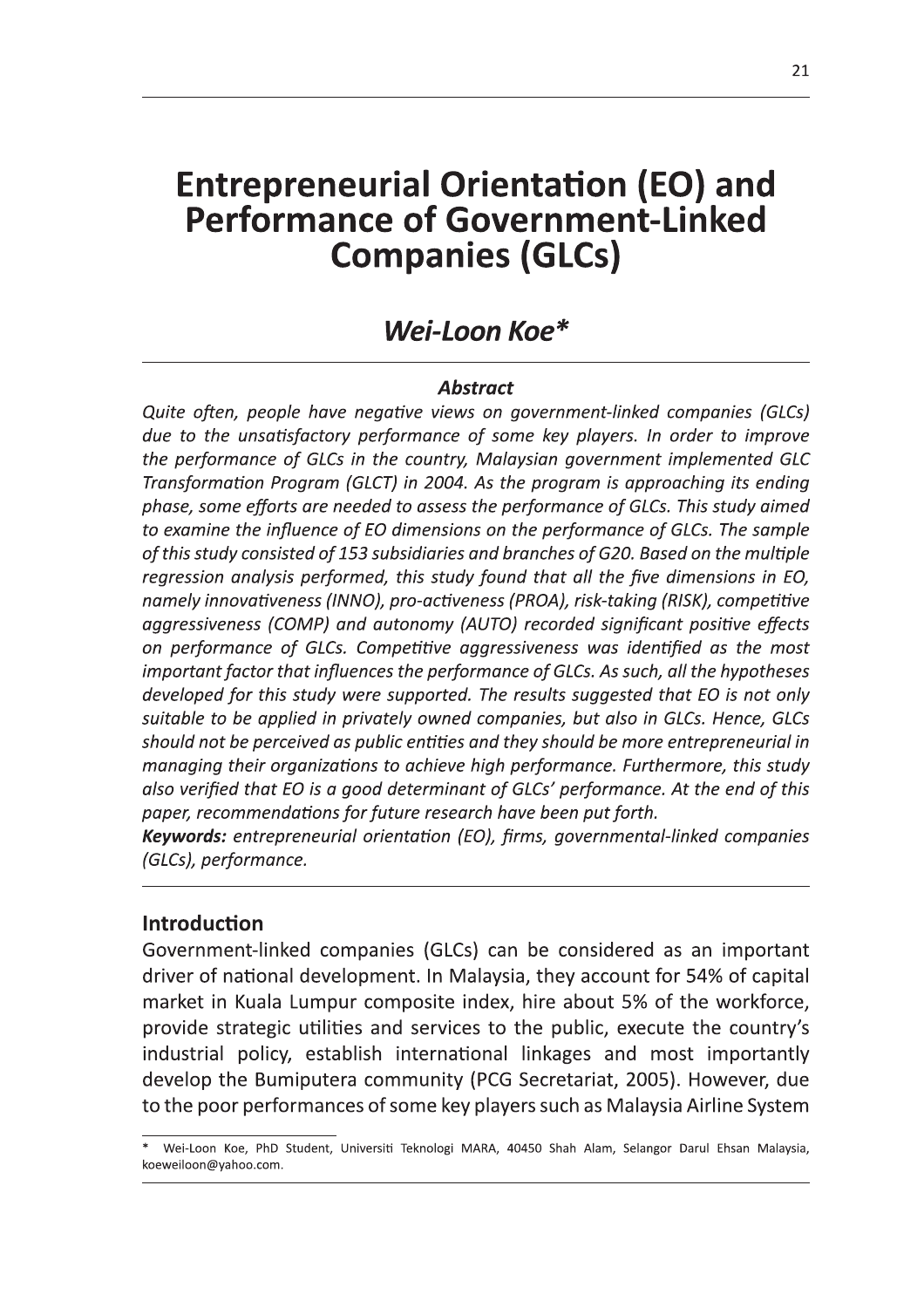(MAS) and Proton Holdings, they usually give people negative impressions (Lau and Tong, 2008). Quite often, general public perceives them as bureaucratic, unprofitable, high in debts, low in returns and requiring multiple assistance from the government.

Knowing the importance of GLCs and the unsatisfactory performance of certain major players, government has initiated several strategies to improve the conditions. One of them is the unveiled GLC Transformation Program (GLCT), a program which aims to transform GLCs into high-performing organizations by 2015. The program was initiated by Malaysian former Prime Minister Tun Abdullah Ahmad Badawi in 2004. It is worth to highlight that one of the underlying principles of GLCT is "performance focus". Specifically, to achieve the objectives of this program, Malaysian Directors Academy (MINDA) was established to equip the top management of GLCs with worldclass knowledge and skills for performance improvement. As the program is approaching the final phase of its 10-year journey, it is practical to examine the performance of GLCs to see whether or not the program is fruitful. Moreover, improving the performance of GLCs is a critical step in realizing the vision for competitiveness and prosperity of our nation (Najid and Rahman, 2011).

Apparently, in order for GLCs to be at par with their counterparts in the private sectors, GLCs are required to change from being bureaucratic to being entrepreneurial. Entrepreneurial orientation (EO) has been considered as a major contributor to firms' performance. Quite a number of specialist literature such as Soininen et al. (2012a), Chen et al. (2012); Grande et al. (2011), Hameed and Ali (2011), Hafeez et al. (2011), Fairoz et al. (2010), Madsen (2007), Ripollés-Meliá et al. (2007) and Wiklund and Shepherd (2005) have found that dimensions in EO, namely innovativeness, proactiveness and risk-taking had significant influence on performance of firms. It can be said that majority of studies on EO-performance relationship are concentrating on the three aspects of EO mentioned above; the other two, i.e.: competitive aggressiveness and autonomy, have hardly been researched in the literature. This has yielded a lacuna in the literature.

As mentioned earlier, EO has been found as a factor affecting the performance of firms. However, studies which examine the relationship between EO and firms' performance are primarily using private firms or small and medium enterprises (SMEs) as the benchmark (Soininen et al., 2012a, 2012b; Hameed and Ali, 2011; Huang and Wang, 2011; Javalgi and Todd, 2011; Avlonitis and Salavou, 2007; Keh et al., 2007; Tzokas et al., 2001; just to name a few). In addition, most of the studies which examined the performance of GLCs are associated with the effects of firm's ownership (for examples, Najid and Rahman, 2011; Boubakri et al., 2009; Razak et al., 2008,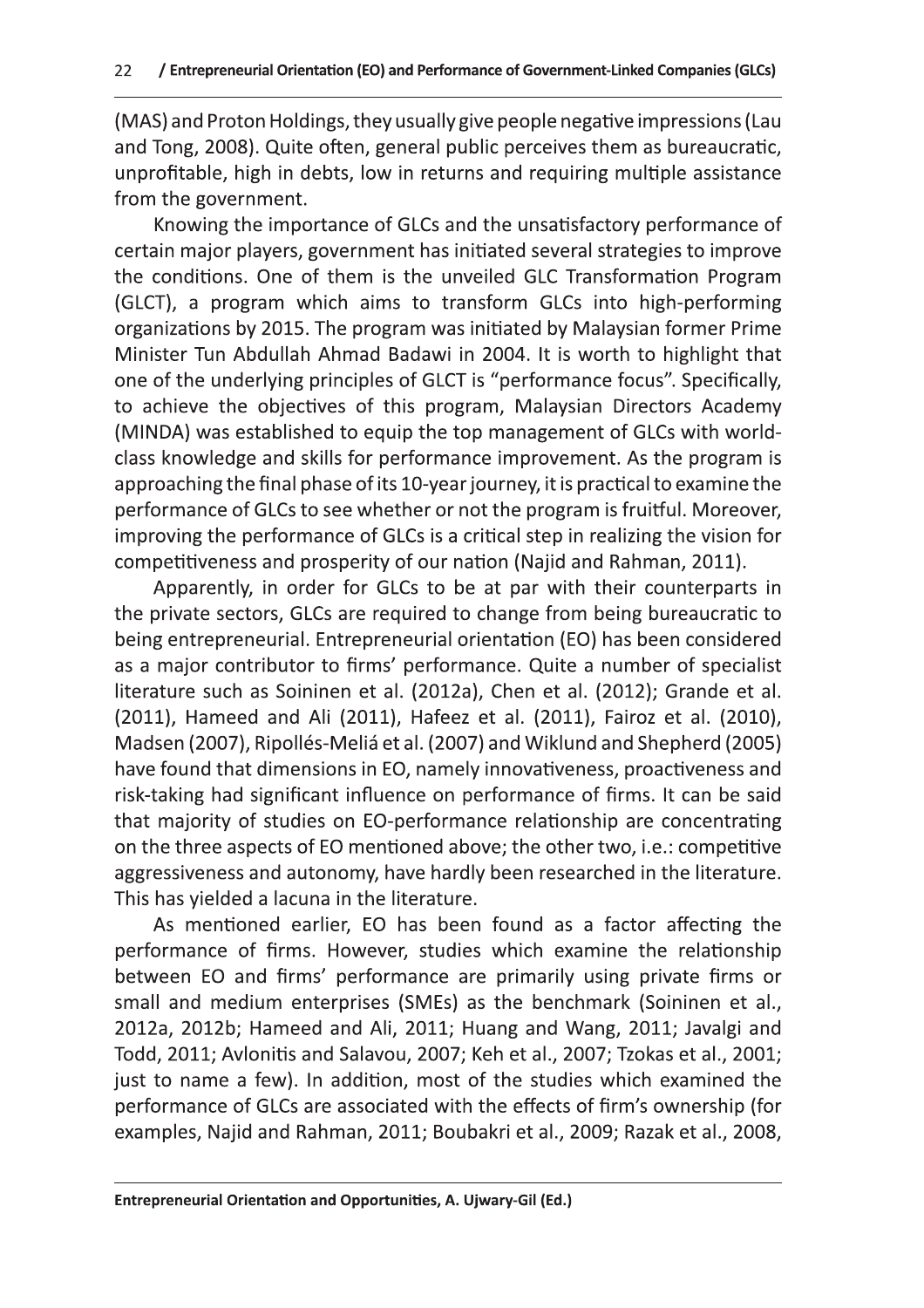2011; Ang and Ding, 2006; Sun et al., 2002). To date, there is a paucity of studies concentrating on the influence of EO towards performance of GLCs.

To add to the above, quite a number of existing literatures on performance of GLCs are qualitative studies; for instance, Norhayati and Siti-Nabiha (2009) have used case study in their studies. Moreover, a recent study by Omar et al. (2012) which concentrated on the effects of EO on GLCs' performance is qualitatively performed as well. It can be said that to date there is a lack of quantitative empirical research focusing on GLCs performance which specifically associated to EO.

Considering the above mentioned gaps, question such as "are dimensions" in EO influence the performance of GLCs?" still remain unanswered. Therefore, this study is carried out with the aim to examine the influence of dimensions in EO, such as innovativeness, pro-activeness, risk-taking, competitive aggressiveness and autonomy on the performance of GLCs. The next section of this paper provides the literature review, research framework and hypotheses. It is then followed by discussions on research methodology. Findings will be presented in the subsequent section and the paper ends with conclusion and recommendations.

### Literature review

#### **Government-linked Companies (GLCs) in Malaysia**

The term government-linked companies (GLCs) or state-owned enterprises (SOEs) or public enterprises has been used interchangeably. Lau and Tong (2008) described GLCs as companies which are controlled by government through government-linked investment companies (GLICs), the investment arms of the government. By doing so, the government has control over the appointment of board members and senior management as well as to make major decisions such as strategic, investment and restructuring. Although GLCs are profit orientated, they are also socially and environmentally responsible (Omar et al., 2012).

Without doubt, GLCs play a significant role in the development of a country. For instance, according to a report released by PCG Secretariat (2005), Malaysian GLCs account for 54% of capital market in Kuala Lumpur composite index and they employed about 5% of workforce in the country. They are also the major providers of public utilities and services such as transportation, water, power and telecommunication. Moreover, they are important in executing national industrial policy such as national car project, building up international linkages through foreign investments and joint ventures and lastly develop the Bumiputera community.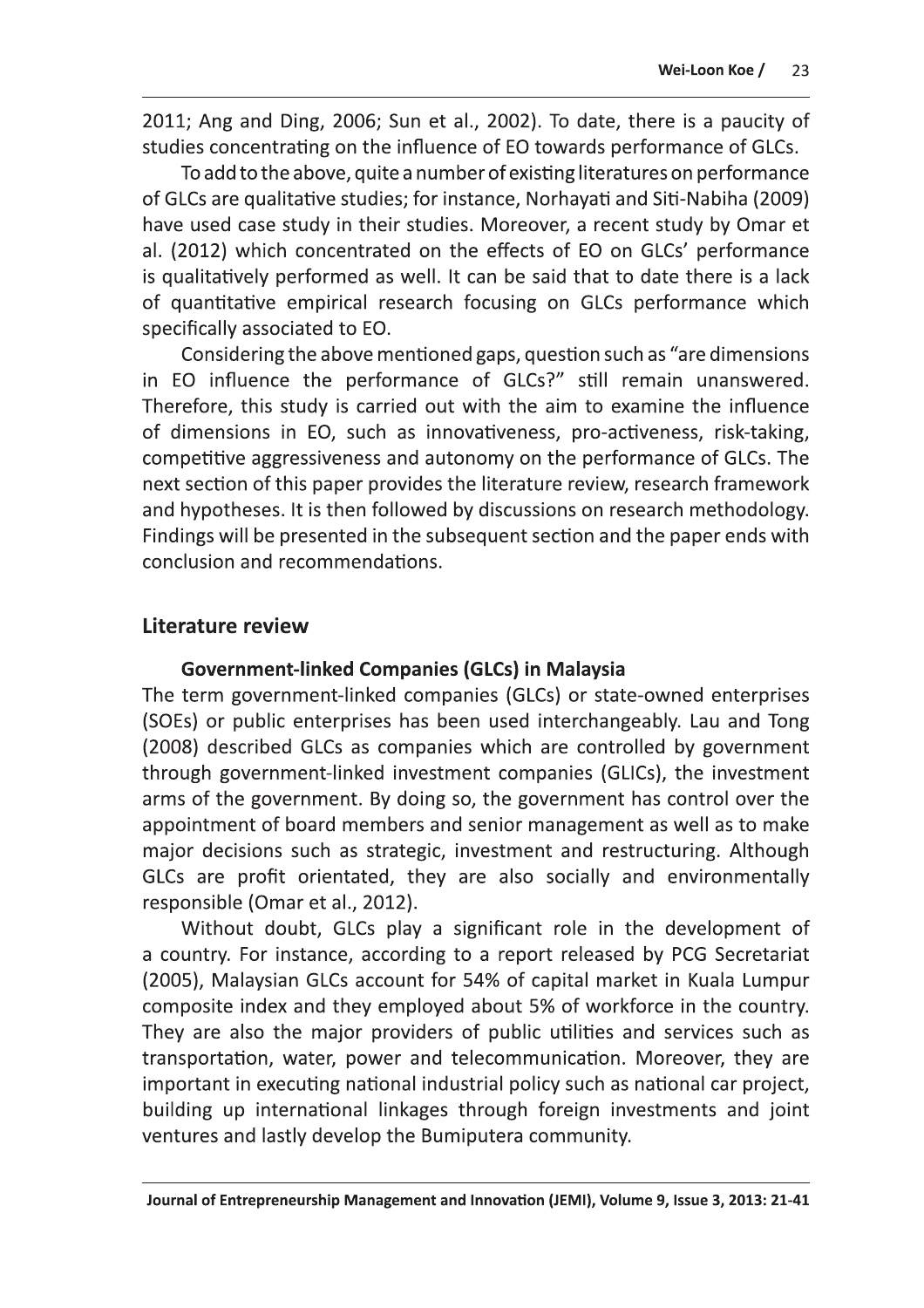However, the performance of GLCs is still far from satisfactory. For long, GLCs have been labeled as underperformed, bureaucratic, monopolists, practicing favoritism, politically influenced or even pet government projects (The Economist, 2008). Researchers have also concluded that state-owned enterprises are less profitable and less efficient than privatized enterprises (Boubakri et al., 2009; Ramasamy et al., 2005). In the local setting, Razak et al. (2011) have found that the financial performance of GLCs were not comparable to non-GLCs.

Thus, some reforms of these companies are really needed to change the people's perceptions and also to harvest from the investment made by the people's money. As such, a 10-year program called GLC Transformation Program (GLCT) was launched in 2004, with the main aim to transform the GLCs into high performing organizations by 2015. Subsequently, the Putrajaya Committee on GLC High Performance (PCG), chaired by the Prime Minister and joined as members by heads of GLICs, was formed in 2005 to implement and oversee the initiatives executed in the program. As a result, 20 large GLCs controlled by GLICs were identified as G20 and were deemed as the focus of GLCT.

The transformation of GLCs is important because it is closely linked to Government Economic Transformation Program (ETP). As Najid and Rahman (2011) mentioned, improving the GLCs' performance is important in achieving our nations' vision for competitiveness and prosperity. Currently, GLCT is at its fourth or final phase. The latest GLCT progress report released by PCG in 2011 unfolded that GLCs are continuing on a growth path, with a remarkable 49% increased in growth in 2010 and have become stronger than before. Their other achievements include regionalization of business, improved capabilities, increased resilience, improved market perception, developed social and economic values etc. The impressive results achieved by GLCs in recent years could be caused by the successful implementation of GLCT. It could also caused by the entrepreneurial qualities exhibited by them. Since studies have not been extensively conducted to confirm this relationship, this study was performed.

#### **Entrepreneurial Orientation (EO) and performance of firms**

Entrepreneurial orientation (EO) has been described by Lumpkin and Dess (1996: 136) as 'processes, practices, and decision-making activities that lead to new entry', and 'involves the intentions and actions of key players functioning in a dynamic generative process aimed at new-venture creation'. They further pointed out that the concept was comparable to entrepreneurial management (EM) by Stevenson and Jarillo (1990) and the dimensions associated to it were originated from Miller's (1983) conceptualization.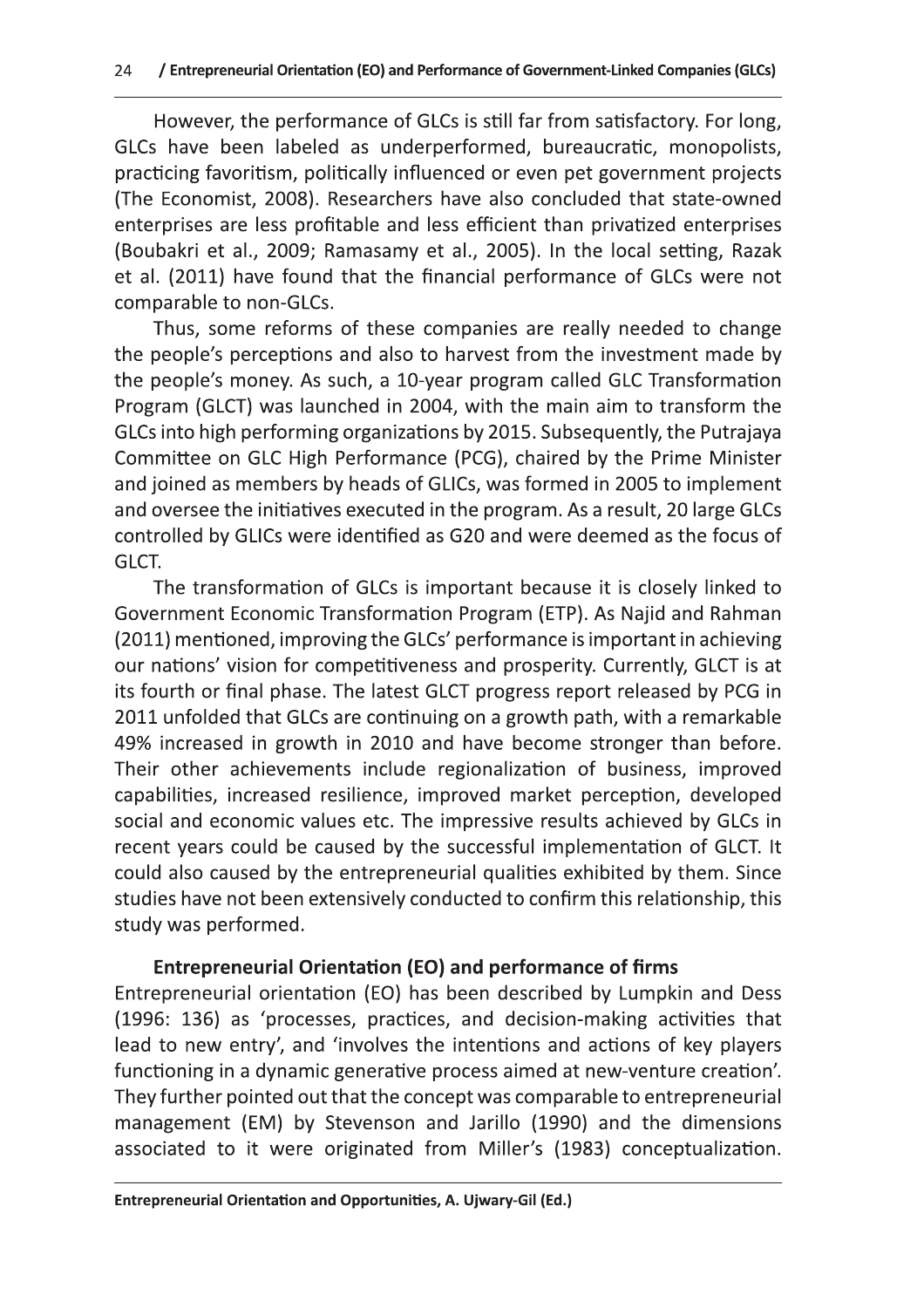EO has evolved from having three dimensions, namely: (i) innovativeness; (ii) risk taking and; (iii) pro-activeness (Covin and Slevin 1989, 1991) to five, with the other two known as competitive aggressiveness and autonomy (Lumpkin and Dess 1996).

For years, extensive studies have shown a significant influence of EO on performance of firms (Grande et al., 2011; Hafeez et al., 2011; Wiklund and Shepherd 2005; Covin and Slevin 1989). Specifically, Li et al. (2009) and Ripollés-Meliá et al. (2007) have confirmed the influence of EO in listed firms and established international firms respectively. As for companies of other sizes, EO has been found as a positive and relevant contributor to increase performance among small firms (Chandrakumara et al., 2011; Keh et al., 2007). Furthermore, it has also been confirmed by many previous results as a critical element to the success of small firms (Tzokas et al., 2001); for examples international expansion (Javalgi and Todd, 2011), financial performance (Hameed and Ali, 2011), sales growth (Casillas and Moreno, 2010) and employment growth (Madsen, 2007) of SMEs. In the local setting, Zainol and Daud (2011) have found that EO did have a significant influence on performance of business firms in Malaysia.

Interestingly, some contradicting results have been obtained in studies performed by Soininen et al. (2012a), in which they found EO as an individual construct did not positively relate to profitability. Their paper did show a positive influence of EO on growth, although such relationship was not confirmed by Arbaugh et al. (2009). Such a mixed result has indicated the need to re-examine the EO-performance relationship in business firms. One important insight from the above studies is that the way performance is assessed would have an impact on the EO-performance relationship. Since firms' performance can be determined through measuring the firms' sales growth, market share, profitability, stakeholder satisfaction or even overall performance (Lumpkin and Dess, 1996); firms' performance measurement should be given high attention.

From the above discussion, the influence of EO on performance of firms in the private sector has been extensively performed. Unfortunately, the effort to extend this EO-performance relationship on GLCs is still low. As such, this study was conducted to shed lights on such issue. Although there were some researchers who deemed EO as a unique construct (Grande et al., 2011; Hafeez et al., 2011; Wiklund, 1999), Lumpkin and Dess (1996) have urged to view it as a multidimensional construct because the dimensions of EO may vary independently subject to the context of environment and organization. Following Casillas and Moreno (2010), Hughes and Morgan (2007) and Li et al. (2009), this study regarded EO as having multiple dimensions, which consisted of (i) innovativeness; (ii) pro-activeness; (iii) risk taking; (iv)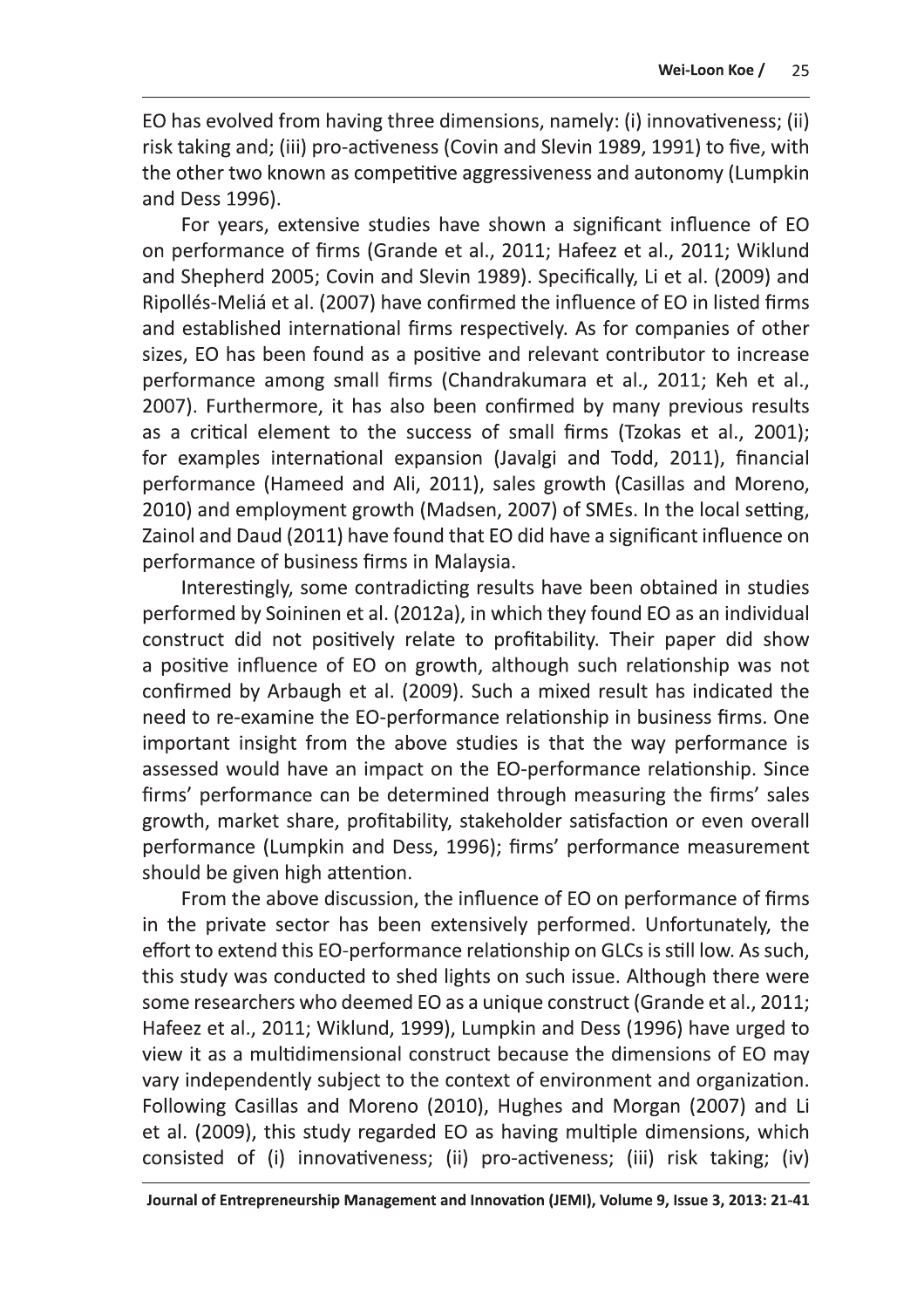competitive aggressiveness and; (v) autonomy. The discussions below further explain the effects of these five dimensions on the performance of firms. Research framework and hypotheses are presented in the following sections as well.

### **Research framework and hypotheses**

#### **Innovativeness**

Innovativeness is closely related to Schumpeterian "process of creative destruction". According to Lumpkin and Dess (1996: 142), it "reflects a firm's tendency to engage in and support new ideas, novelty, experimentation, and creative processes that may result in new products, services, or technological processes." Regardless the market instability, firms were required to sustain a continuous state of innovativeness because innovation played an important part in determining the performance and success of firms (Hult et al., 2004). Firms which practiced innovative behavior were found to have higher performance (Awang et al., 2009). Indeed, innovativeness has been proven positively related to financial performance (Soininen, 2012b; Hameed and Ali, 2011), market share growth (Fairoz et al., 2010) and product performance (Hughes and Morgan, 2007) of firms. Similarly, Casillas and Moreno (2010) concluded higher growth rate of firms could be generated through more innovative practices in firms. As for non-private-owned sectors, innovation as a result from knowledge management initiatives did bring better organizational performance among GLCs (Rahman and Shariff, 2009). All the studies above have unanimously agreed that innovativeness positively affects performance and firms. Such consensus has led to the following hypothesis:

H1: There is a positive relationship between innovativeness and performance of GLCs.

#### **Proactiveness**

Pro-activeness suggests "a forward-looking perspective that is accompanied by innovative or new-venturing activity" (Lumpkin and Dess, 1996: 146). Firms which possessed this quality were able to look for new business opportunities for the reason of improving their financial performance during recession (Soininen, 2012b). Casillas and Moreno (2010) indicated that higher proactiveness promotes higher growth rate in sales, simply because firms are more aggressive in searching and capturing business opportunities. True, Fairoz et al. (2010) also found that market share growth was significantly affected by proactiveness. This dimension which is characterized by willingness to take high-risk actions is also a vital contributor to new product performance (Avlonitis and Salavou, 2007). In addition, Hughes and Morgan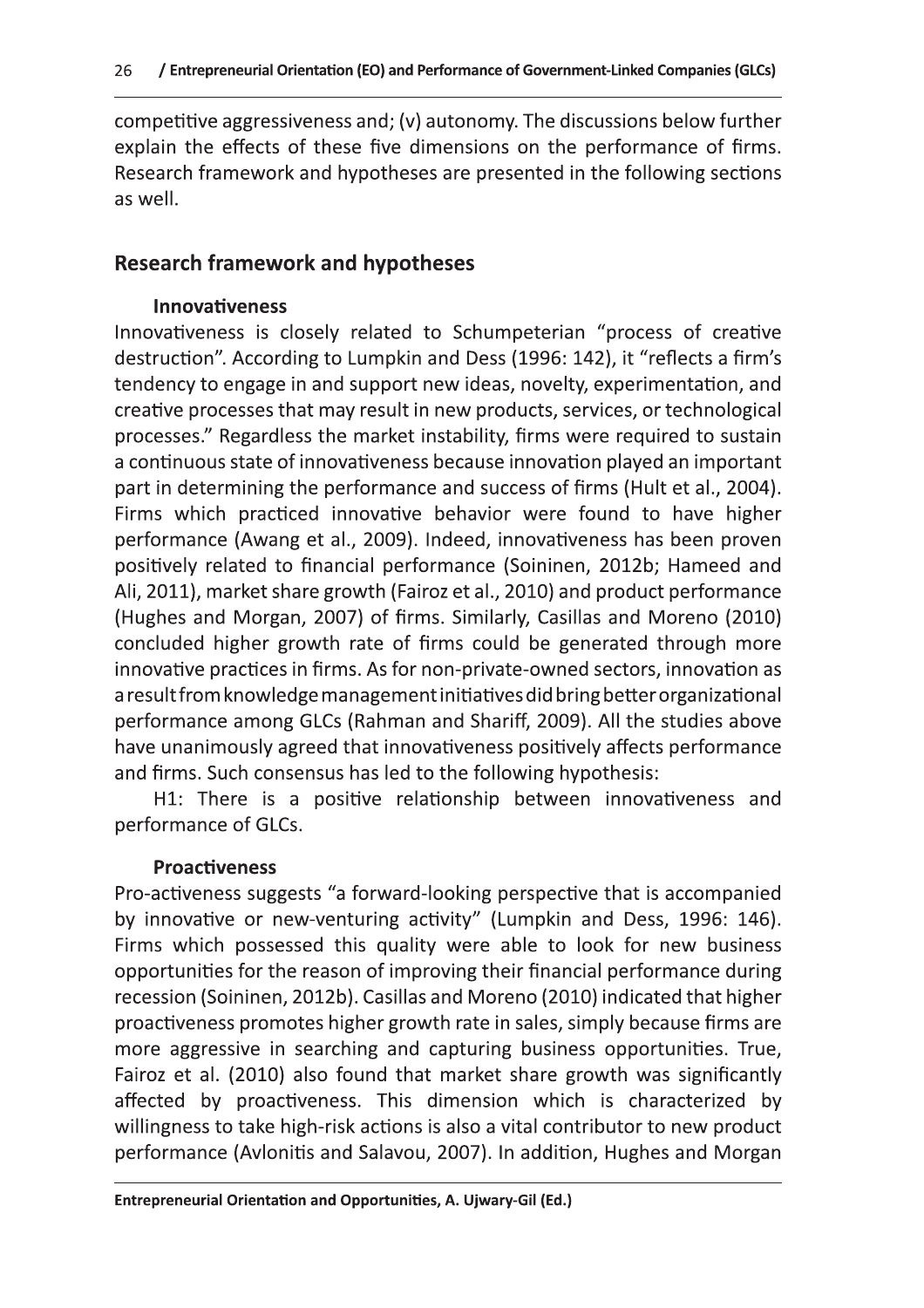(2007) confirmed a significant correlation between proactiveness product performance and customer performance among young high-technological firms. As comparable to the previous dimension, the proactivenessperformance relationship has reached a consensus among the previous researchers. Therefore, the hypothesis was developed as follow:

H2: There is a positive relationship between proactiveness and performance of GLCs.

#### **Risk-taking**

Assuming risk has been regarded as a quality which is very related to entrepreneurship. Risk-taking, as delineated by Lumpkin and Dess (1996: 144), includes behavior such as "incurring heavy debt or making large resource commitments, in the interest of obtaining high returns by seizing opportunities in the marketplace. Risks and returns are inseparable. For instance, Soininen et al. (2012a) concluded that the higher the risk-taking orientation the higher the firms' profitability. Similarly, Hameed and Ali (2011) also found a direct and distinct effect of this EO dimension on firms' financial performance. Meanwhile, Fairoz et al. (2010) recorded a positive significant relationship between it and market share growth. On the contrary, Casillas and Moreno (2010) did not confirm that risk-taking positively influence growth. Hughes and Morgan (2007) also found no correlation between risktaking and performance. During economic downturn, risk-taking was found not able to guarantee financial performance of firms (Soininen et al., 2012b). Interestingly, this dimension was found to have a "U"-shaped curvilinear relationship with firms' performance, which showed that high-risk taking firms could outperform the moderate-risk taking firms (Awang et al., 2009). Due to the inconsistencies of findings in existing studies, it indicated that influence of risk-taking on performance of firms required a re-examination. As such, the hypothesis below was constructed:

H3: There is a positive relationship between risk-taking and performance of GLCs.

#### **Competitive aggressiveness**

Competitive aggressiveness refers to "a firm's propensity to directly and intensely challenge its competitors to achieve entry or improve position, that is, to outperform industry rivals in the marketplace" (Lumpkin and Dess, 1996: 148). It is believed that firms which are aggressive are able to compete with their rivals in the industry and sustain their business. Researchers who have included this dimension in their EO construct have confirmed its impact on firms' innovation performance (Madhoushi et al., 2011). On the contrary, Casillas and Moreno (2010) found no relationship between competitive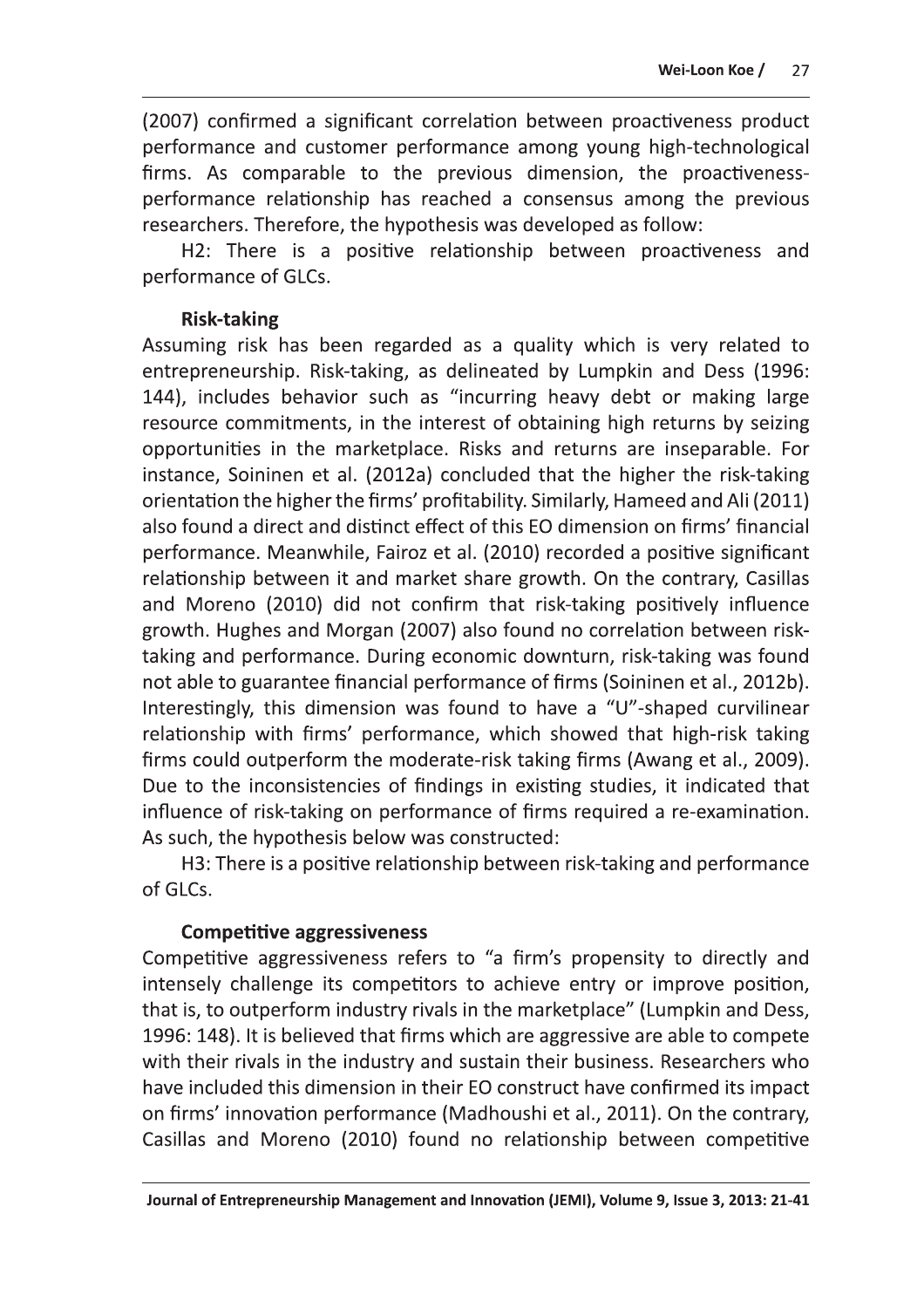aggressiveness and growth due to the dual-condition, both active and passive competitive aggressiveness. Similar result was also obtained in Hughes and Morgan (2007). The contradicting results indicated the need to re-study the effects of competitive aggressiveness on firms' performance. Hence, the hypothesis was suggested as below:

H4: There is a positive relationship between competitive aggressiveness and performance of GLCs.

#### **Autonomy**

Lumpkin and Dess (1996: 140) explained autonomy as "independent action of an individual or a team in bringing forth an idea or a vision and carrying it through to completion." The significant positive relationship between autonomy and firms performance has been confirmed by Awang et al. (2009). However, such relationship was not proven by Casillas and Moreno (2010) and Hughes and Morgan (2007). The mixed results obtained by the previous researchers showed the need to investigate the relationship between autonomy and firms' performance. Thus, the following hypothesis was suggested:

H5: There is a positive relationship between autonomy and performance of GLCs.



Figure 1. Research framework

#### **Methodology**

#### **Population and sample**

The sample of this study comprised of subsidiaries, including their branches of G20. The selected GLCs were represented by their respective topmanagement such as chief executive officer (CEO), general manager or senior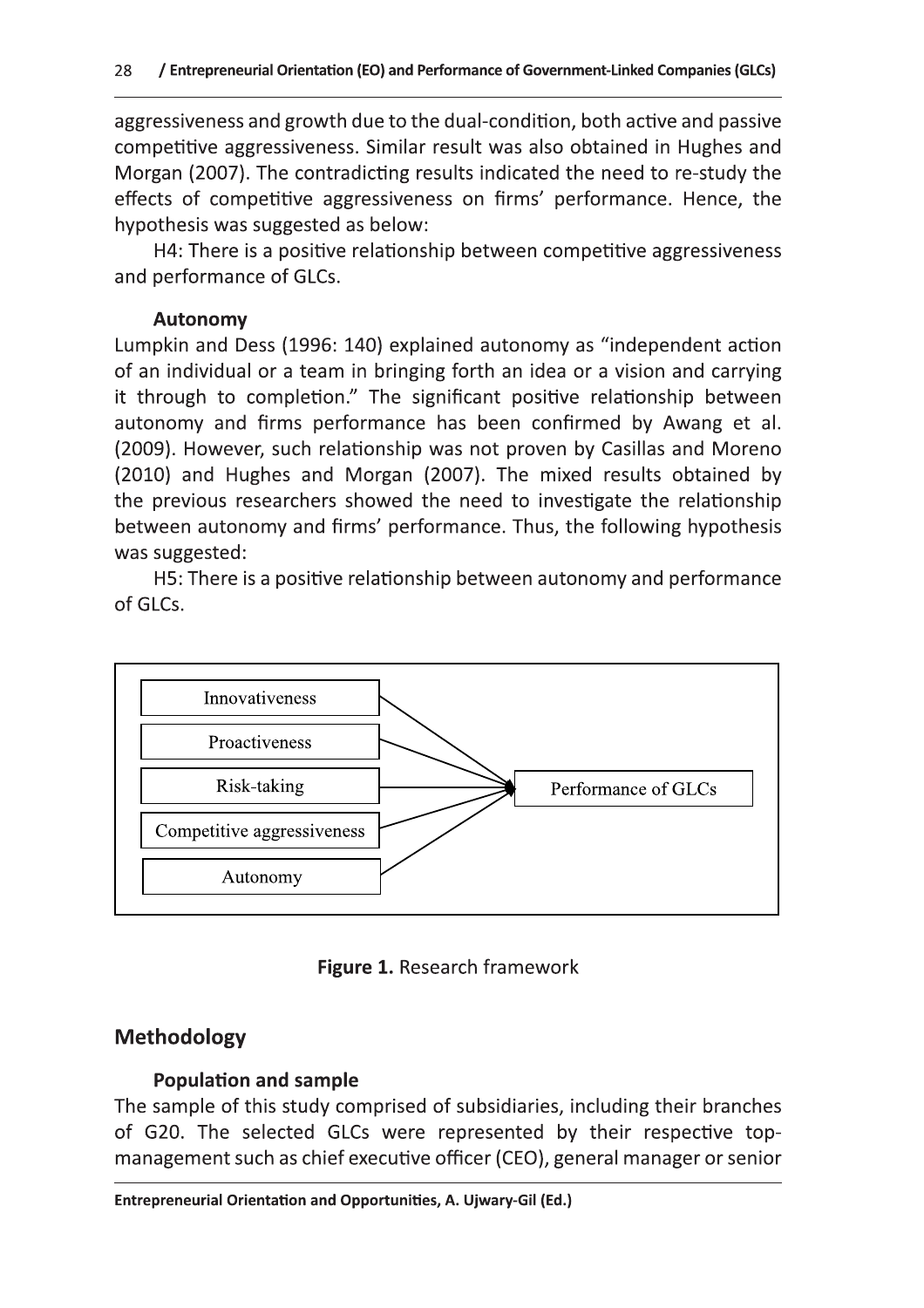executive. It is important to note that G20 refers to GLCs which are controlled by the five main GLICs, they are Khazanah Nasional Berhad (KNB), Permodalan Nasional Berhad (PNB), Lembaga Tabung Angkatan Tentera (LTAT), Lembaga Tabung Haji (LTH) and Kumpulan Wang Simpanan Pekerja (KWSP). Although the name G20 is given, it actually consists of 19 GLCs due to strategic exercises such as mergers, demergers and corporate restructuring. a total of 250 GLCs were selected as the sample. Of the 250 questionnaires sent, 167 were returned and 14 were unusable. Thus, the final sample comprised 153 GLCs. It indicated a response rate of 61.2%. The response rate was considered high and acceptable, compared to studies sampled on private firms which was about 20% to 30% (Zainol and Daud, 2011; Li et al., 2009; Hughes and Morgan, 2007) or even just around 10% (Casillas and Moreno, 2010).

#### **Research instrument and data collection**

As this study was quantitative in nature, questionnaire survey was regarded as appropriate. The instrument used in this study was a self-administered questionnaire. Items used by previous researchers were adapted in the questionnaire to ensure content validity of scale used. As the items originated in Western countries, slight modifications such as simplification of complex sentences have been performed to ascertain the items fit the context of Malaysia. All items were worded in English because the respondents were top executives of GLCs, they possessed high proficiency in English. In order to increase the response rate, the data collection was conducted through a three-step process. First, the researcher e-mailed the questionnaires to respondents which held valid e-mail addresses. For the rest, traditional mail method was used. Then, a first-reminder was sent to the respondents after one month and a second-reminder was sent to respondents one month after the first-reminder.

#### **Variables measurements**

All items for EO were adapted from Hughes and Morgan (2007), they covered the five dimensions of EO and gauged on five-point Likert scale  $(1 =$  "strongly disagree" to 5 = "strongly agree"). a total of 18 items were developed to capture the EO dimensions of innovativeness (INNO  $-$  three items), proactiveness (PROA – three items), risk-taking (RISK – three items), competitive aggressiveness (COMP  $-$  three items) and autonomy (AUTO  $$ six items). Meanwhile, items for firm performance were adapted from Li et al. (2009), which assessed the performance (PERF) in regards to efficiency (three items), growth (three items) and profit (three items). All items used five-point Likert scale ranged from  $1$  = "strongly disagree" to  $5$  = "strongly agree." Efficiency was determined by respondents' satisfaction on return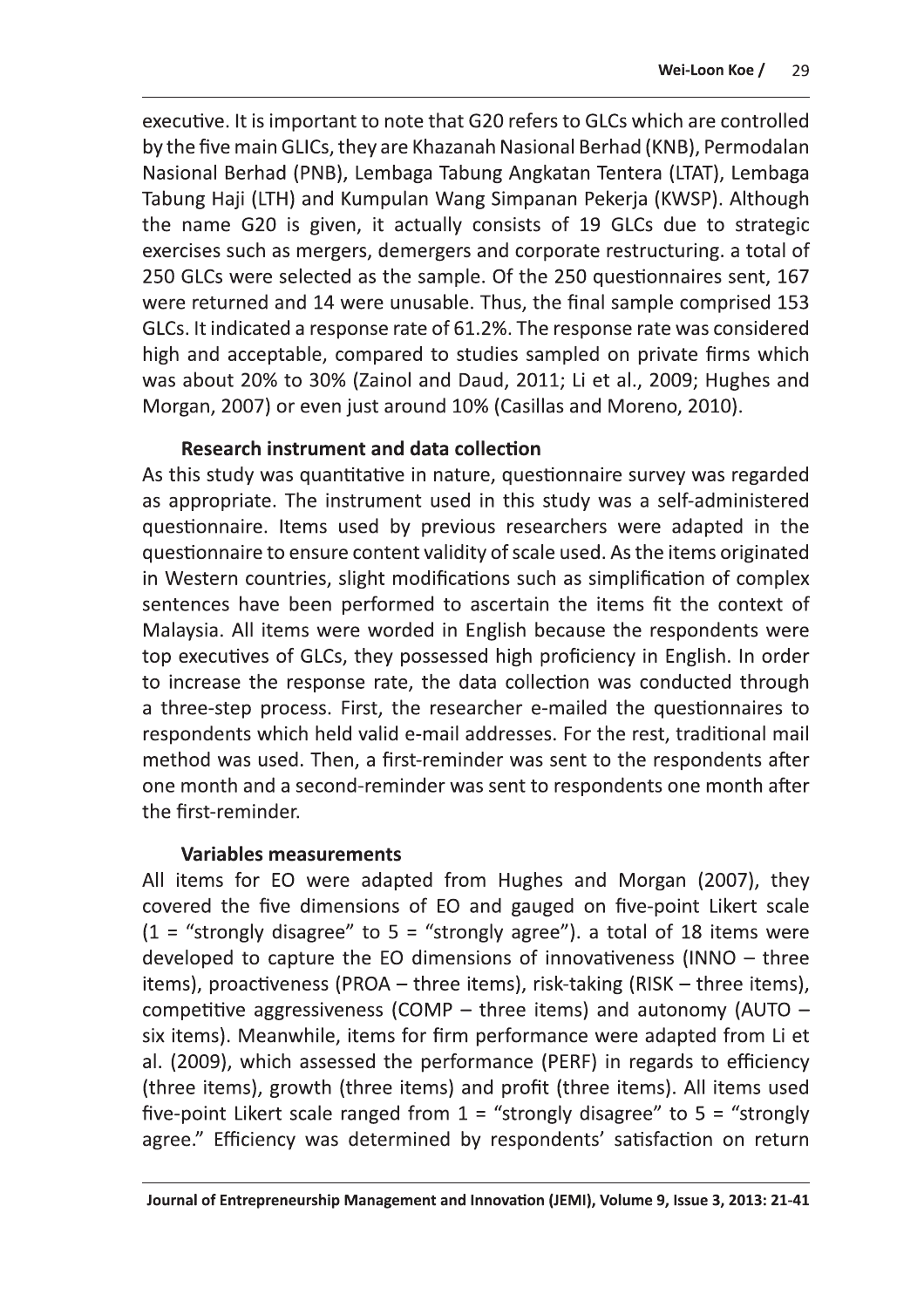## y and validity

30 / Entrepreneurial Orientation (EO) and Performance of Government-Linked Companies (GLCs)<br>
on investment (ROI), return on equity (ROE) and return on assets (ROA).<br>
Growth was assessed by respondents' satisfaction on sal 30 / Entrepreneurial Orientation (EO) and Performance of Government-Linked Companies (GLGs)<br>
on investment (ROI), return on equity (ROE) and return on assets (ROA).<br>
Growth was assessed by respondents' statistation on sal

|                  | internal consistency reliability than the previous researchers.<br>Table 1. Internal consistency reliability | indicator of internal consistency, the $\alpha$ -values of variables used in this study<br>are shown in Table 1. The $\alpha$ -values of most variables were acceptable with<br>$\alpha$ > 0.7 except for AUTO ( $\alpha$ > 0.8), which was preferable (Pallant, 2011). In<br>comparison, the $\alpha$ -values of INNO and COMP were slightly lower than Hughes<br>and Morgan (2007); while the other two variables (PROA and RISK) had better |
|------------------|--------------------------------------------------------------------------------------------------------------|------------------------------------------------------------------------------------------------------------------------------------------------------------------------------------------------------------------------------------------------------------------------------------------------------------------------------------------------------------------------------------------------------------------------------------------------|
|                  |                                                                                                              |                                                                                                                                                                                                                                                                                                                                                                                                                                                |
|                  |                                                                                                              | Cronbach's Alpha $(\alpha)$                                                                                                                                                                                                                                                                                                                                                                                                                    |
| <b>Variables</b> | <b>Current Study</b>                                                                                         | <b>Previous Study</b>                                                                                                                                                                                                                                                                                                                                                                                                                          |
| <b>INNO</b>      | 0.71                                                                                                         | Hughes and Morgan $(2007) = 0.81$                                                                                                                                                                                                                                                                                                                                                                                                              |
| <b>PROA</b>      | 0.76                                                                                                         | Hughes and Morgan $(2007) = 0.75$                                                                                                                                                                                                                                                                                                                                                                                                              |
| <b>RISK</b>      | 0.79                                                                                                         | Hughes and Morgan $(2007) = 0.77$                                                                                                                                                                                                                                                                                                                                                                                                              |
| <b>COMP</b>      | 0.74                                                                                                         | Hughes and Morgan $(2007) = 0.75$                                                                                                                                                                                                                                                                                                                                                                                                              |
| <b>AUTO</b>      | 0.86                                                                                                         | Hughes and Morgan $(2007) = 0.86$                                                                                                                                                                                                                                                                                                                                                                                                              |

and Morgan (2007); while the other two variables (PROA and RISK) had better<br>
internal consistency reliability than the previous researchers.<br>
Table 1. Internal consistency reliability<br>
wavables<br>
Wavables<br>
Wavables<br>
Wavabl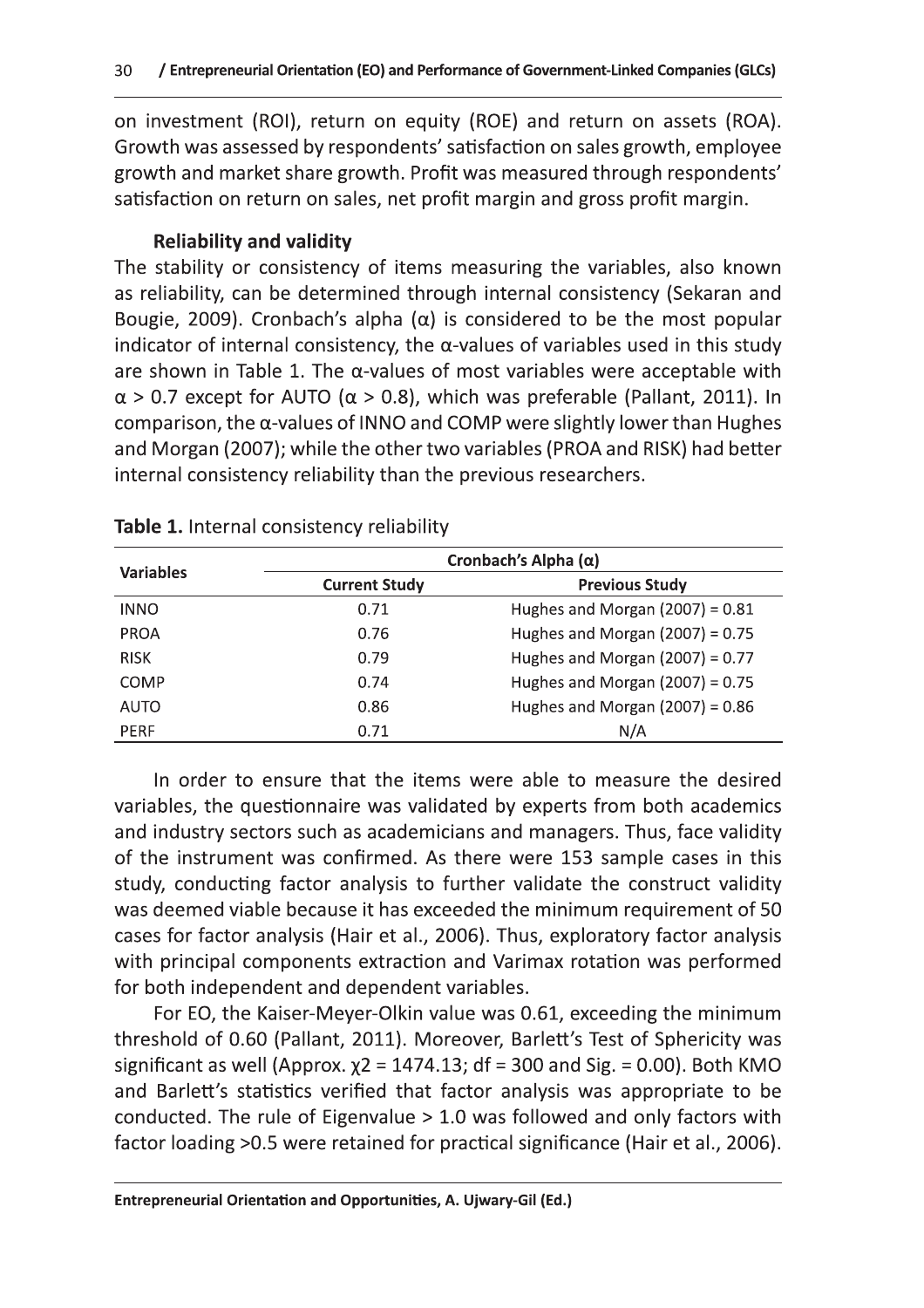Table 2 depicts the results of factor analysis for EO. Based on the results, it was found that all items for EO have been successfully loaded into five dimensions. The cumulative percentage of variance explained was 63.43%, indicating that the factors were sufficient (Hair et al., 2006).

|                                                                                                                                                                                                                                                                                         | <b>Components</b>    |                      |                      |                      |                                              |  |
|-----------------------------------------------------------------------------------------------------------------------------------------------------------------------------------------------------------------------------------------------------------------------------------------|----------------------|----------------------|----------------------|----------------------|----------------------------------------------|--|
| <b>Items</b>                                                                                                                                                                                                                                                                            | $\mathbf{1}$         | $\overline{2}$       | 3                    | 4                    | 5                                            |  |
| <b>Innovativeness (INNO)</b><br>Actively introduce improvements and<br>innovations<br>Seek out new ways of doing things<br>Creative in methods of operation                                                                                                                             | 0.66<br>0.60<br>0.57 |                      |                      |                      |                                              |  |
| <b>Proactiveness (PROA)</b><br>Take initiatives in every situation<br>Initiate actions to which other organizations<br>respond<br>Excel at identifying opportunities                                                                                                                    |                      | 0.79<br>0.69<br>0.58 |                      |                      |                                              |  |
| <b>Risk-taking (RISK)</b><br>"Risk-taker" is considered a positive attribute<br>Explore and experiment for opportunities<br>Take calculated risks with new ideas                                                                                                                        |                      |                      | 0.73<br>0.54<br>0.52 |                      |                                              |  |
| <b>Competitive Aggressiveness (COMP)</b><br>The business is intensively competitive<br>Take bold or aggressive approach when<br>competing<br>Undo and out-maneuver the competition                                                                                                      |                      |                      |                      | 0.63<br>0.60<br>0.58 |                                              |  |
| <b>Autonomy (AUTO)</b><br>Freedom and independence in doing works<br>Make and instigate changes in performing jobs<br>Freedom to communicate without interference<br>Authority and responsibility to act alone<br>Act and think without interference<br>Access to all vital information |                      |                      |                      |                      | 0.78<br>0.77<br>0.73<br>0.60<br>0.52<br>0.51 |  |
| <b>Eigenvalues</b>                                                                                                                                                                                                                                                                      | 3.85                 | 3.09                 | 2.51                 | 2.12                 | 1.78                                         |  |
| <b>Cumulative Variance Explained (%)</b>                                                                                                                                                                                                                                                | 17.41                | 31.78                | 43.83                | 54.30                | 63.43                                        |  |

Table 2. Factor Analysis of EO

Table 3 illustrates the factor analysis of firm performance (PERF). The KMO measure of sampling adequacy obtained was 0.77; which has passed the lowest base of 0.6 (Pallant, 2011). Meanwhile, Barlett's Test of Sphericity was significant at p-value = 0.00, approx.  $x^2$  = 351.73 and df = 25. Again, the outcomes indicated the suitability of factors analysis for PERF. All the nine items with factor loading values > 0.5 were successfully loaded into one factor. The cumulative percentage of variance explained was 64.98%.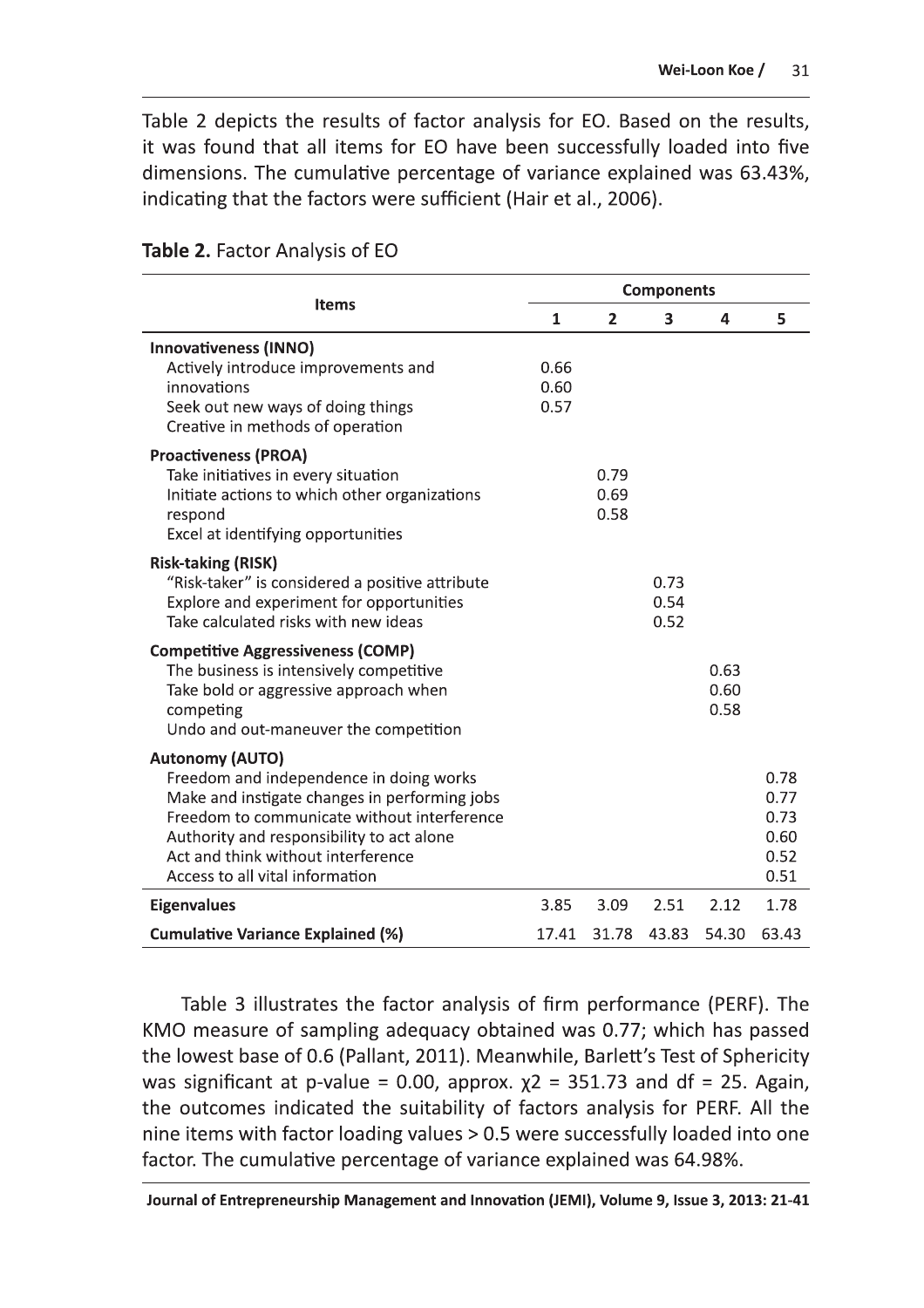|                                          | Component |  |  |
|------------------------------------------|-----------|--|--|
| <b>Items</b>                             | 1         |  |  |
| <b>Performance (PERF)</b>                |           |  |  |
| Satisfied with return on assets          | 0.85      |  |  |
| Satisfied with return on equity          | 0.82      |  |  |
| Satisfied with sale growth               | 0.77      |  |  |
| Satisfied with employee growth           | 0.76      |  |  |
| Satisfied with return on investment      | 0.75      |  |  |
| Satisfied with market share growth       | 0.68      |  |  |
| Satisfied with net profit margin         | 0.63      |  |  |
| Satisfied with return on sales           | 0.59      |  |  |
| Satisfied with gross profit margin       | 0.56      |  |  |
| <b>Eigenvalues</b>                       | 4.52      |  |  |
| <b>Cumulative Variance Explained (%)</b> | 64.98     |  |  |

#### Table 3. Factor Analysis of Performance (PERF)

#### **Findings and discussions**

#### **Descriptive analysis**

The information of the characteristics of GLCs in this study is presented in Table 4. The results indicated that about one third of the GLCs were located in central region ( $N = 52$ , 34%), followed by southern region ( $N = 35$ , 23%), northern region (N = 29, 19%), east coast (N = 26, 17%) and only 11 GLCs (7%) were from East Malaysia. In terms of the types of industry, 63 GLCs (41%) were in servicing, 47 (31%) in manufacturing, 29 (19%) in other types of industry and 14 (9%) in agriculture. As far as their age was concerned, it was found that more than half of the GLCs were established more than 10 years ago (11 to 15 years = 41 GLCs or 27% and more than 16 years ago = 64 GLCs or 42%). It was followed by GLCs which have existed for 6 to 10 years ( $N = 32$ , 21%) and for less than 5 years ( $N = 16$ , 11%).

#### Table 4. Characteristics of firms

| <b>Characteristics</b>                                         |    | $N = 153$ |
|----------------------------------------------------------------|----|-----------|
|                                                                |    | ℅         |
| Location                                                       |    |           |
| Northern Region - Perlis, Kedah, Pulau Pinang and Perak        |    |           |
| Central Region - Kuala Lumpur, Putra Jaya, Selangor and Negeri | 29 | 18.95     |
| Sembilan                                                       |    |           |
| Southern Region - Melaka and Johor                             | 52 | 33.99     |
| East Coast - Pahang, Terengganu and Kelantan                   | 35 | 22.88     |
| East Malaysia - Sabah, Sarawak and Labuan                      | 26 | 16.99     |
|                                                                | 11 | 7 18      |
|                                                                |    |           |

Entrepreneurial Orientation and Opportunities, A. Ujwary-Gil (Ed.)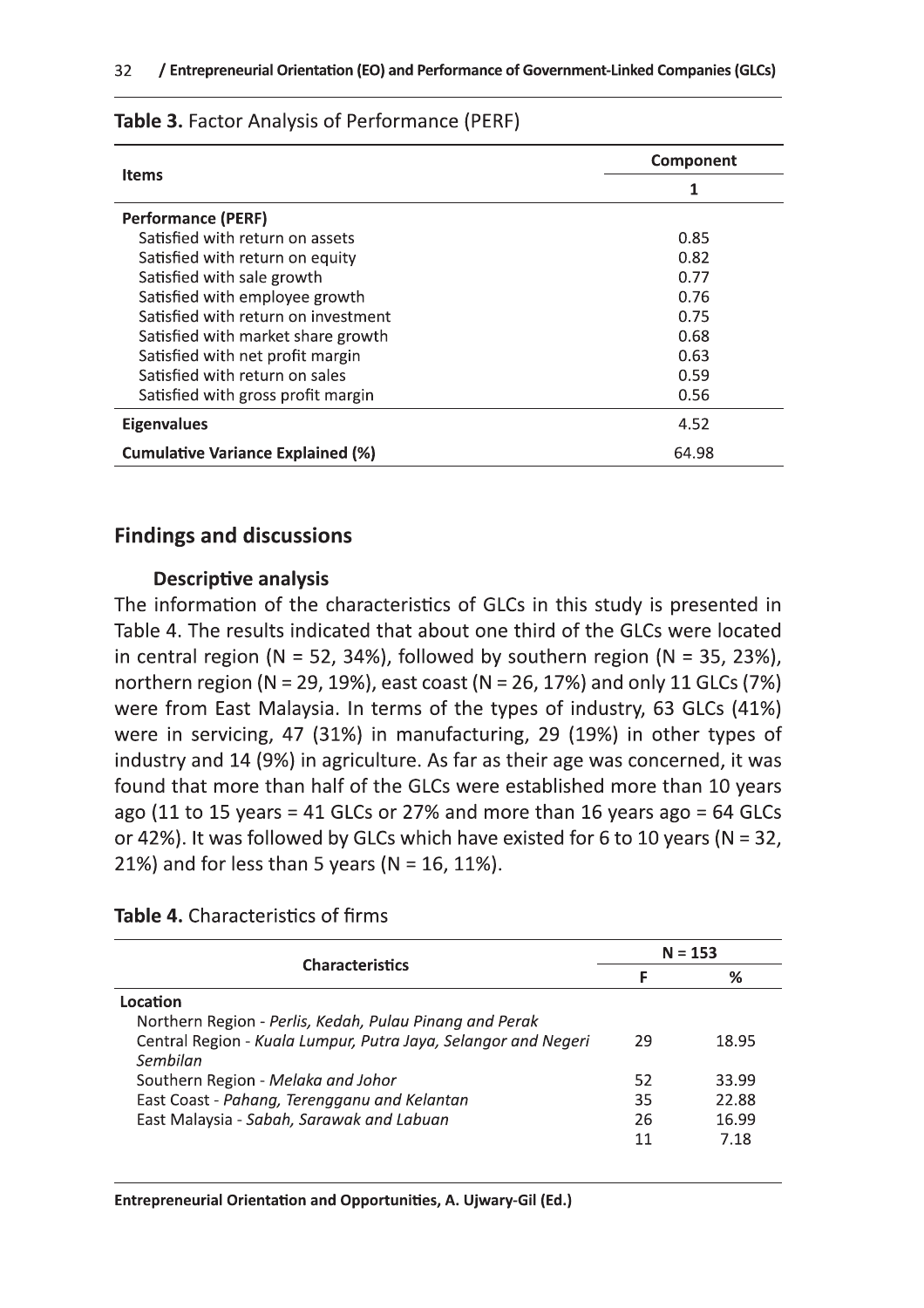| <b>Type of Industry</b>       |    |       |
|-------------------------------|----|-------|
| Manufacturing                 | 47 | 30.72 |
| Servicing                     | 63 | 41.17 |
| Agriculture                   | 14 | 9.15  |
| <b>Others</b>                 | 29 | 18.95 |
| <b>Years of Establishment</b> |    |       |
| $<$ 5 years                   | 16 | 10.45 |
| $6 - 10$ years                | 32 | 20.92 |
| $11 - 15$ years               | 41 | 26.80 |
| $>16$ years                   | 64 | 41.83 |

#### **Mean score and correlation analysis**

Table 5 summarizes the information on means and standard deviations (S.D.) of variables and correlations between variables. Generally, all the independent variables had mean values that ranged from 3.77 to 4.06. INNO recorded the highest mean value at 4.06 (S.D. = 0.66), while PROA noted the lowest mean at 3.77 (S.D. = 0.72). The mean value for dependent variable, PERF was  $4.31$ with S.D. of 0.69.

Correlation was conducted to identify the strength and direction of relationship between two variables (Pallant, 2011). As this study employed interval level variables, Pearson product-moment correlation coefficient (r) was determined (Pallant, 2011; Cooksey, 2007). As explained by Elifson et al. (1998), the r-value should range from 0 (no relationship) to 1 (perfect relationship). They further suggested that r-value which ranged from 0.01 to 0.30 should be considered as weak, from 0.31 to 0.70 it should be regarded as moderate and from 0.71 to 0.99 it should be interpreted as strong. However, it is important to note that all the r-values obtained were less than 0.70 (highest  $r = 0.64$ ); as such, there was no problem of multicollinearity and all variables were retained (Pallant, 2011).

Results in Table 5 indicated that significant relationships (p-value < 0.05) existed between pairs of independent variables, except between INNO and PROA and RISK and AUTO. In terms of relationships between independent and dependent variables, all relationships were found to be statistically significant at p-value < 0.05. In other words, INNO ( $r = 0.46$ ,  $p < 0.01$ ), PROA ( $r = 0.18$ , p < 0.05), RISK (r = 0.55, p < 0.01), COMP (r = 0.64, p < 0.01) and AUTO (r = 0.33,  $p < 0.01$ ) were found to be significantly and positively correlated to PERF. Based on the suggestion by Elifson et al. (1998), all strengths of relationships between PERF and EO dimensions were moderate, except for PROA which was weak.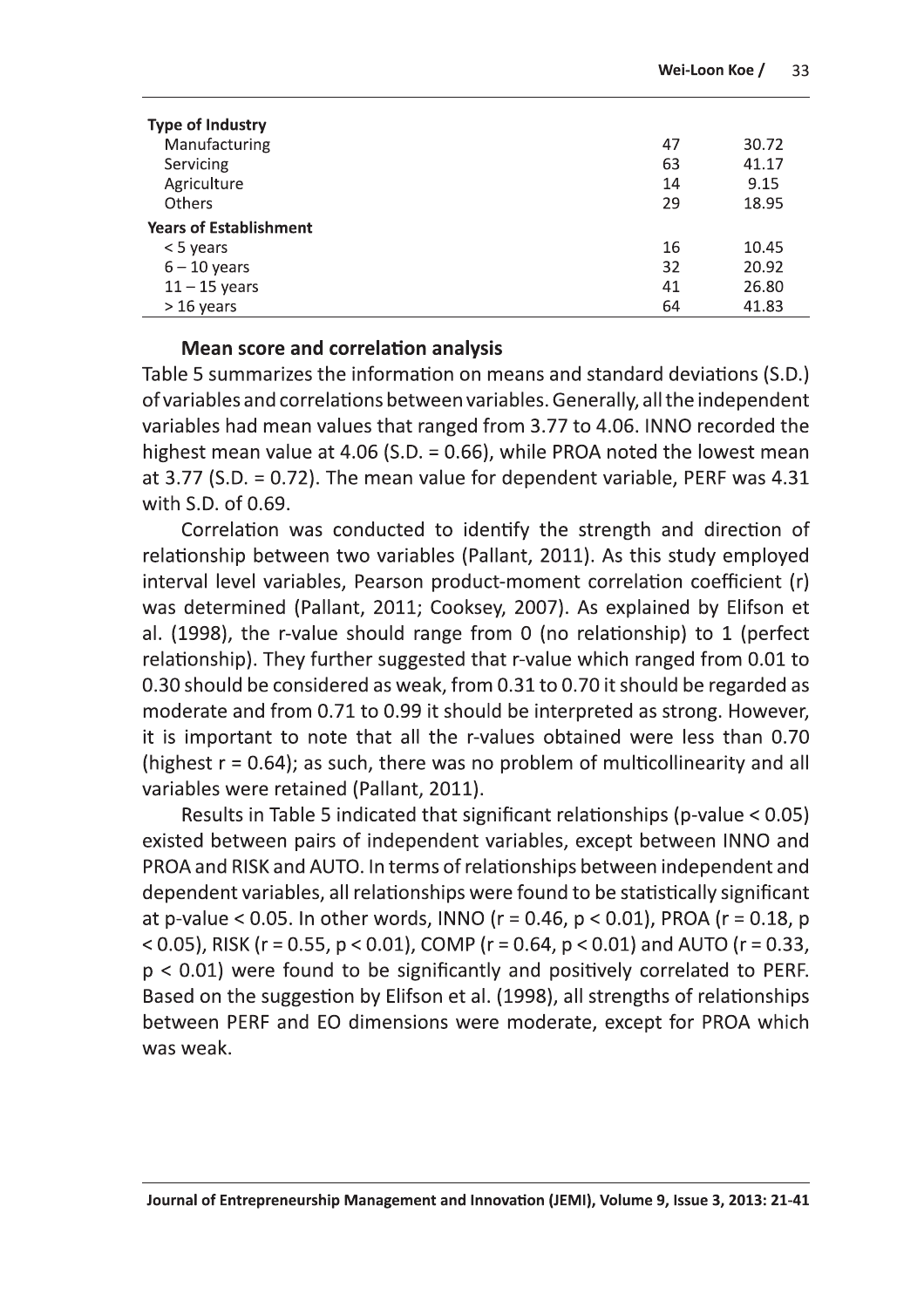|             | Mean | S.D. | <b>INNO</b> | <b>PROA</b> | <b>RISK</b> | <b>COMP</b> | <b>AUTO</b> | <b>PERF</b> |
|-------------|------|------|-------------|-------------|-------------|-------------|-------------|-------------|
| <b>INNO</b> | 4.06 | 0.66 | 1           |             |             |             |             |             |
| <b>PROA</b> | 3.77 | 0.72 | 0.23        |             |             |             |             |             |
| <b>RISK</b> | 3.94 | 0.72 | $0.36*$     | $0.49**$    |             |             |             |             |
| <b>COMP</b> | 4.02 | 0.62 | $0.37*$     | $0.39**$    | $0.52**$    |             |             |             |
| <b>AUTO</b> | 3.82 | 0.77 | $0.24**$    | $0.46**$    | 0.32        | $0.31**$    |             |             |
| <b>PERF</b> | 4.31 | 0.69 | $0.46**$    | $0.18*$     | $0.55**$    | $0.64**$    | $0.33**$    |             |

\*. Correlation is significant at the 0.05 level (2-tailed).

\*\*. Correlation is significant at the 0.01 level (2-tailed).

#### **Multiple regression analysis**

There were five hypotheses suggested in this study. In testing the hypotheses, multiple regression analysis was employed. Multiple regression analysis was considered as appropriate in this study because it hypothesized that more than one independent variable explained the variance in dependent variable (Sekaran and Bougie, 2009). Table 6 summarizes the results of analysis.

| <b>Independent Variables</b> | $(\beta)$ | T-value | P-value |
|------------------------------|-----------|---------|---------|
| <b>COMP</b>                  | 0.42      | 6.68    | 0.00    |
| <b>RISK</b>                  | 0.33      | 5.63    | 0.00    |
| <b>INNO</b>                  | 0.31      | 5.96    | 0.00    |
| <b>AUTO</b>                  | 0.19      | 3.48    | 0.00    |
| <b>PROA</b>                  | 0.11      | 2.03    | 0.04    |
|                              |           |         |         |
| R <sup>2</sup>               | 0.63      |         |         |
| Adjusted $R^2$               | 0.62      |         |         |
| F-value                      | 51.28     |         | 0.00    |

**Table 6.** Multiple Regression Analysis

Dependent Variable: PERF

The analysis revealed that data in this study fits the model well; it was confirmed by the F-statistics of 51.28 and significant at 0.00. Thus, the relationship between EO and PERF was statistically significant. The R-square obtained was 0.63 and adjusted R-square was 0.62. This indicated that 62% of change in firm performance was affected by EO while other factors accounted for the remaining 38%. The output also showed that all the five dimensions in EO, in which COMP ( $\beta$  = 0.42,  $p$  < 0.01), RISK ( $\beta$  = 0.33,  $p$  < 0.01), INNO  $(\beta = 0.31, p < 0.01)$ , AUTO ( $\beta = 0.19, p < 0.01$ ) and PROA ( $\beta = 0.11, p < 0.05$ )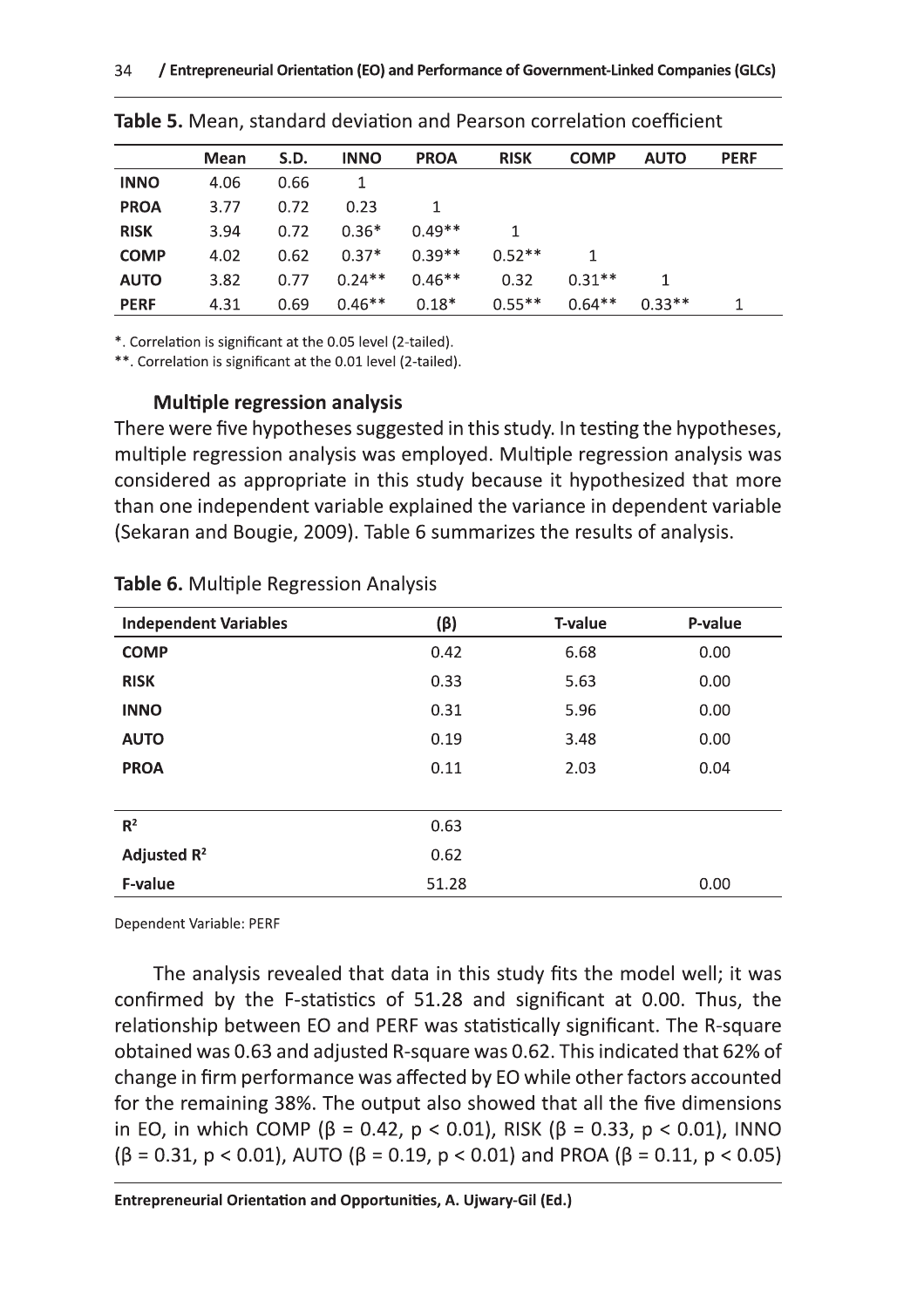significantly and positively influenced the performance of GLCs. In addition, the most important EO dimension which affected the performance of GLCs was competitive aggressiveness (COMP). As for the hypotheses testing, the results further denoted that H1 to H5 were supported.

#### **Discussion**

From the statistical analyses performed, this study found that dimensions in EO significantly and positively influenced the performance of GLCs. In particular, competitive aggressiveness (COMP) was identified as the most important factor, which was in contrast to Casillas and Moreno (2010) Hughes and Morgan (2007). As mentioned by Lumpkin and Dess (1996), this dimension plays a vital role in ensuring the firm to outperform the other rivals in the industry. GLCs in Malaysia are not only facing competition from local privately-owned business firms, but also the international giants. In addition, the pressure from government through various governmental programs, such as GLCT, has also changed the competitive landscape of GLCs in the country. The competitive condition has definitely caused the GLCs to aggressively and intensely seek ways to sustain in the industry.

Risk-taking (RISK) emerged as the next most important EO dimension which influenced the performance of GLCs. The finding seemed to support Soininen et al. (2012a), Hameed and Ali (2011) and Fairoz et al. (2010), in which assuming risk is related to firms' performance. As we know, risks and returns are closely related to each other. GLCs are backed by government; it is therefore comparatively easy for them to obtain the necessary resources for making investment whenever they identified new opportunities. This has definitely resulted in bold and brave decisions in making investments by the top management of GLCs.

Innovativeness (INNO) has been evidenced by Soininen (2012b), Hameed and Ali (2011), Casillas and Moreno (2010), Fairoz et al. (2010), Awang et al. (2009), Hughes and Morgan (2007) and Hult et al. (2004) as an important determinant of firms' performance. Similar to the previous studies, this study also found such a result and further confirmed the findings by Rahman and Shariff (2009) in the context of GLCs. With the aim to develop an "innovation economy", Malaysian government has continuously urged organizations from both private and public sectors to be innovative. With the establishment of governmental agencies such as Ministry of Science, Technology and Innovation (MOSTI) and Malaysia Innovation Agency (AIM), various financial and non-financial resources have been given to stimulate innovation among firms. As such, there seems no reason why GLCs are not innovative.

Journal of Entrepreneurship Management and Innovation (JEMI), Volume 9, Issue 3, 2013: 21-41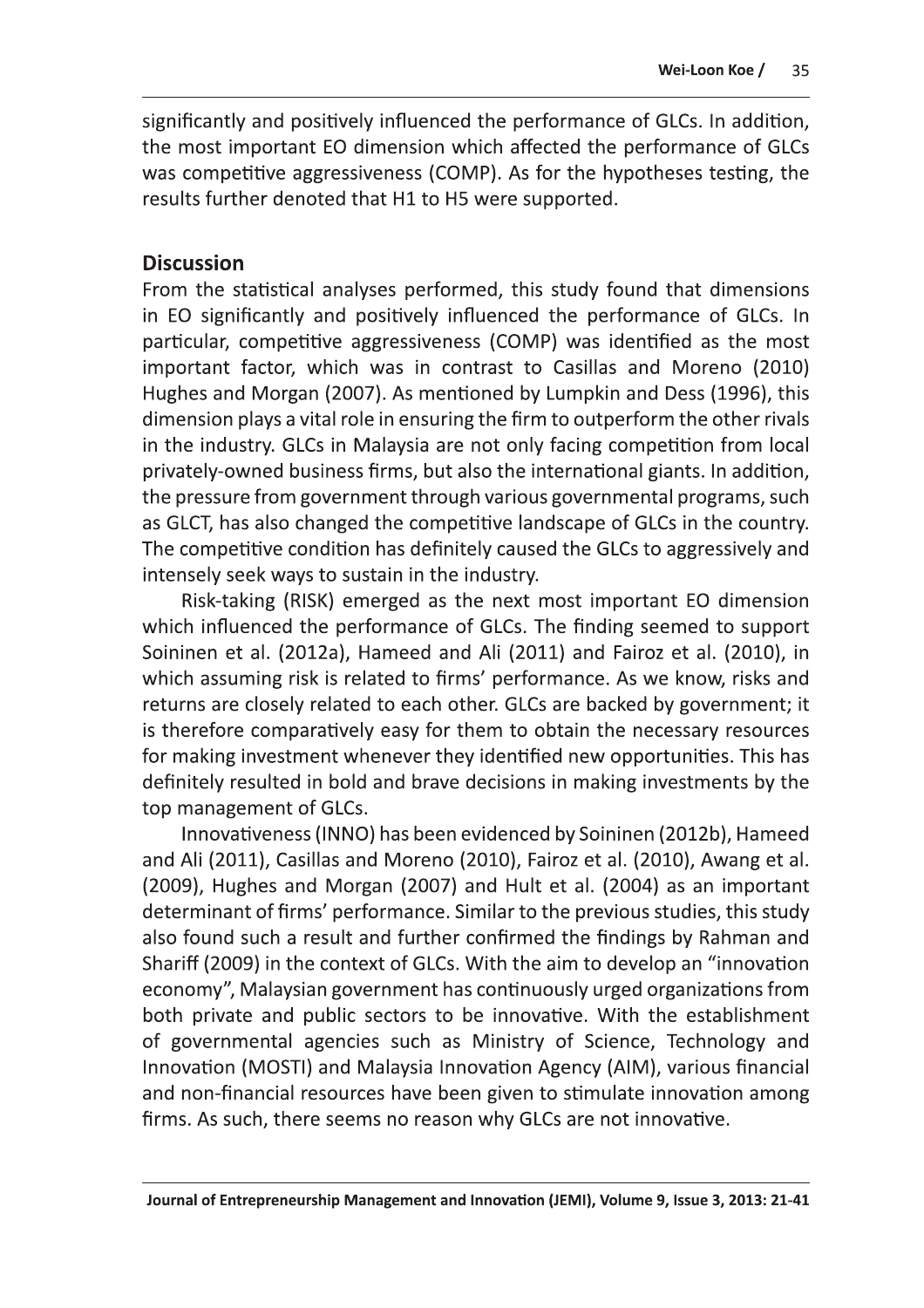This study also found a significant relationship between autonomy (AUTO) and performance of GLCs. Although it was in contradiction with Casillas and Moreno (2010) and Hughes and Morgan (2007), it supported Awang et al. (2009). It is believed that the minimal interference from government and clear national vision have helped the top management of GLCs to steer their organizations well towards success. Lastly, similar to Soininen (2012b), Casillas and Moreno (2010), Fairoz et al. (2010), Avlonitis and Salavou (2007) and Hughes and Morgan (2007); proactiveness (PROA) was proven to significantly affect the performance of GLCs. This could be inferred by the increasing quality and ability of GLCs' top-management in being forward-looking and seeking new opportunities.

### **Conclusion**

This study was performed with the aim to examine the influence of five dimensions in EO as conceptualized by Lumpkin and Dess (1996) on the performance of GLCs. It was found that about one third of GLCs in Malaysia were concentrated in the central region, majority of them were in manufacturing and servicing sectors and more than half of them were operating for more than 10 years. Statistical tests revealed that all the five dimensions in EO, namely innovativeness, pro-activeness, risk-taking, competitive aggressiveness and autonomy significantly and positively influenced the performance of GLCs. Competitive aggressiveness was identified as the most important factor influencing the performance of GLCs, followed by risk-taking, innovativeness, autonomy and proactiveness. Thus, all the hypotheses developed for this study were supported.

#### **Implications**

As mentioned by Lau and Tong (2008), people usually have negative views on GLCs. The negative image of GLCs is mainly caused by their inefficiencies and ineffectiveness in performance. This study has demonstrated that being entrepreneurial did affect the performance of GLCs. Therefore, GLCs should not perceive themselves as public entities although they are linked to government. Contrastively, they should regard themselves as entrepreneurs and practice entrepreneurial behavior. In particular, they have to be aggressive in competing with competitors, take the necessary initiatives and intensely seek for new opportunities are important ingredients to be highperformers. Being risk-taking, innovative, autonomous and proactive are other entrepreneurial qualities that GLCs should possess.

Theoretically, this study regarded EO as multidimensional instead of a unique complex construct. Thus, it shed lights on treating EO as having five multifaceted dimensions rather than three dimensions or simply a uniform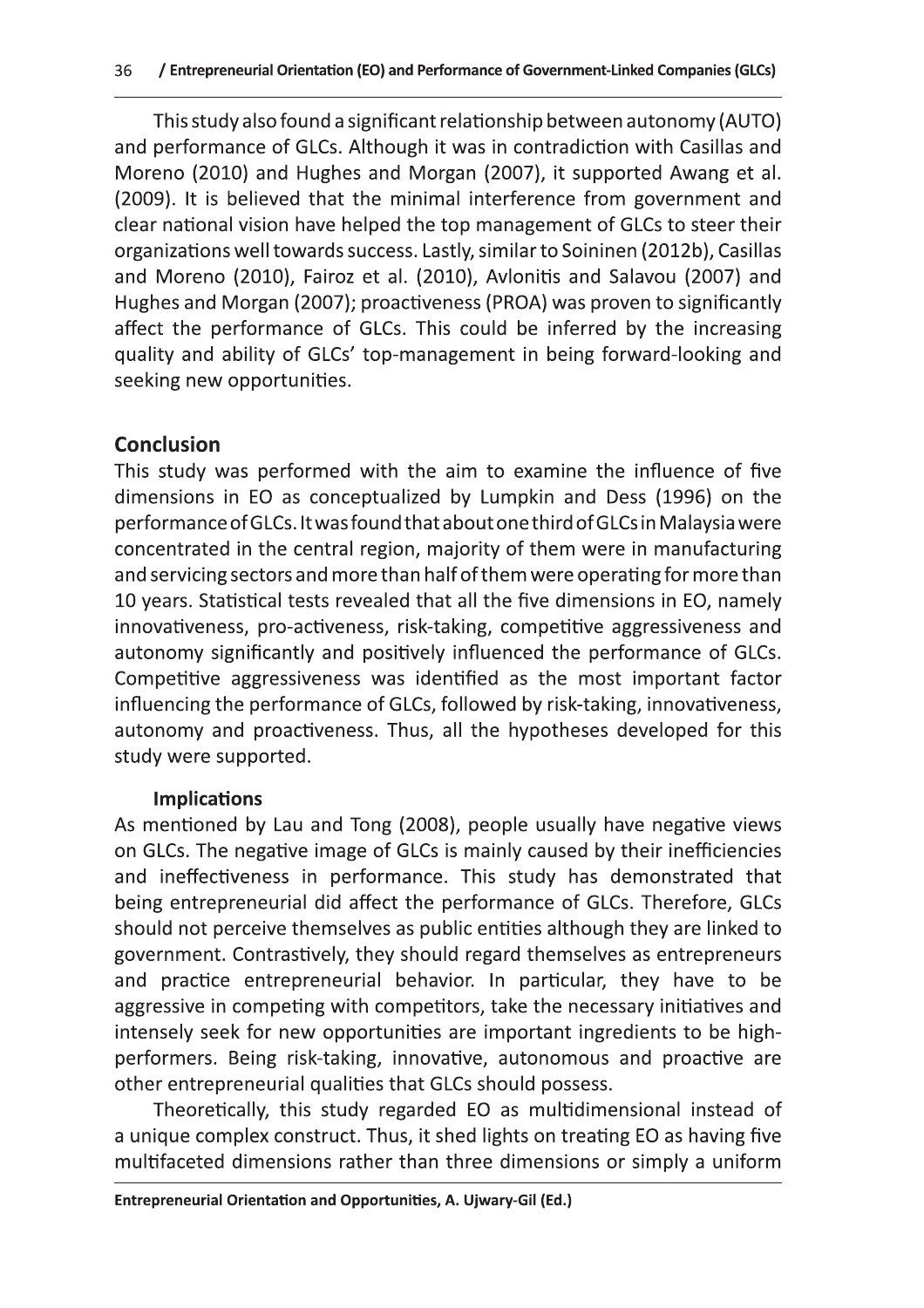construct because the dimensions of EO vary independently (Lumpkin and Dess, 1996). It has also showed that different dimensions possessed different strength of influence on performance of firms. As Hughes and Morgan (2007) mentioned, the relationship between EO and firms' performance is complex; thus, firms are required to pursue those dimensions that are deemed appropriate to improve their performance. Furthermore, it also proved that EO is not only suitable to be used in predicting performance in privatelyowned business firms, but also GLCs.

#### **Limitations and recommendations**

Of course, this study is not without any limitations. There is no doubt that EO exerts direct influence on GLCs performance. However, this relationship may be moderated or mediated by other environmental factors, for examples knowledge creation (Li et al., 2009), learning (Wang, 2008), managerial power (Davis et al., 2010) or even family involvement (Casillas and Moreno, 2010). As such, future researchers are suggested to integrate these constructs into the EO-performance studies, specifically to look at their moderating or mediating effects between EO and firms' performance. Furthermore, this study treated performance which was measured by efficiency, growth and profit as one single construct. Future studies could consider treating them separately and look at the influence of different dimensions of EO on these three types of performance. This paper also measured performance subjectively through the opinion of firm's top management. Future researchers could employ an objective method by analyzing the performance based on readily available data. Lastly, this study adopted a cross-sectional design. As performance may be affected by the economic and other business conditions at the time when data was collected, future research could consider a longitudinal design to see the effects of EO on performance over time.

#### **References**

- Ang, J.S. and Ding, D.K. (2006). Government Ownership and the performance of government-linked companies: The case of Singapore. Journal of Multinational Financial Management, 16, 64-88.
- Arbaugh, J.B., Cox, L.W., Camp, S.M. (2009). Is entrepreneurial orientation a global construct? a multi-country study of entrepreneurial orientation, growth strategy, and performance. The Journal of Business Inquiry, 8(1), 12-25.
- Avlonitis, G.J., Salavou, H.E. (2007). Entrepreneurial orientation of SMEs, product innovativeness, and performance. Journal of Business Research, 60(5), 566-575.
- Awang, A., Khalid, S.A., Yusof, A.A., Kassim, K.M., Ismail, M., Zain, R.S. and Madar, A.R.S. (2009). Entrepreneurial orientation and performance

Journal of Entrepreneurship Management and Innovation (JEMI), Volume 9, Issue 3, 2013: 21-41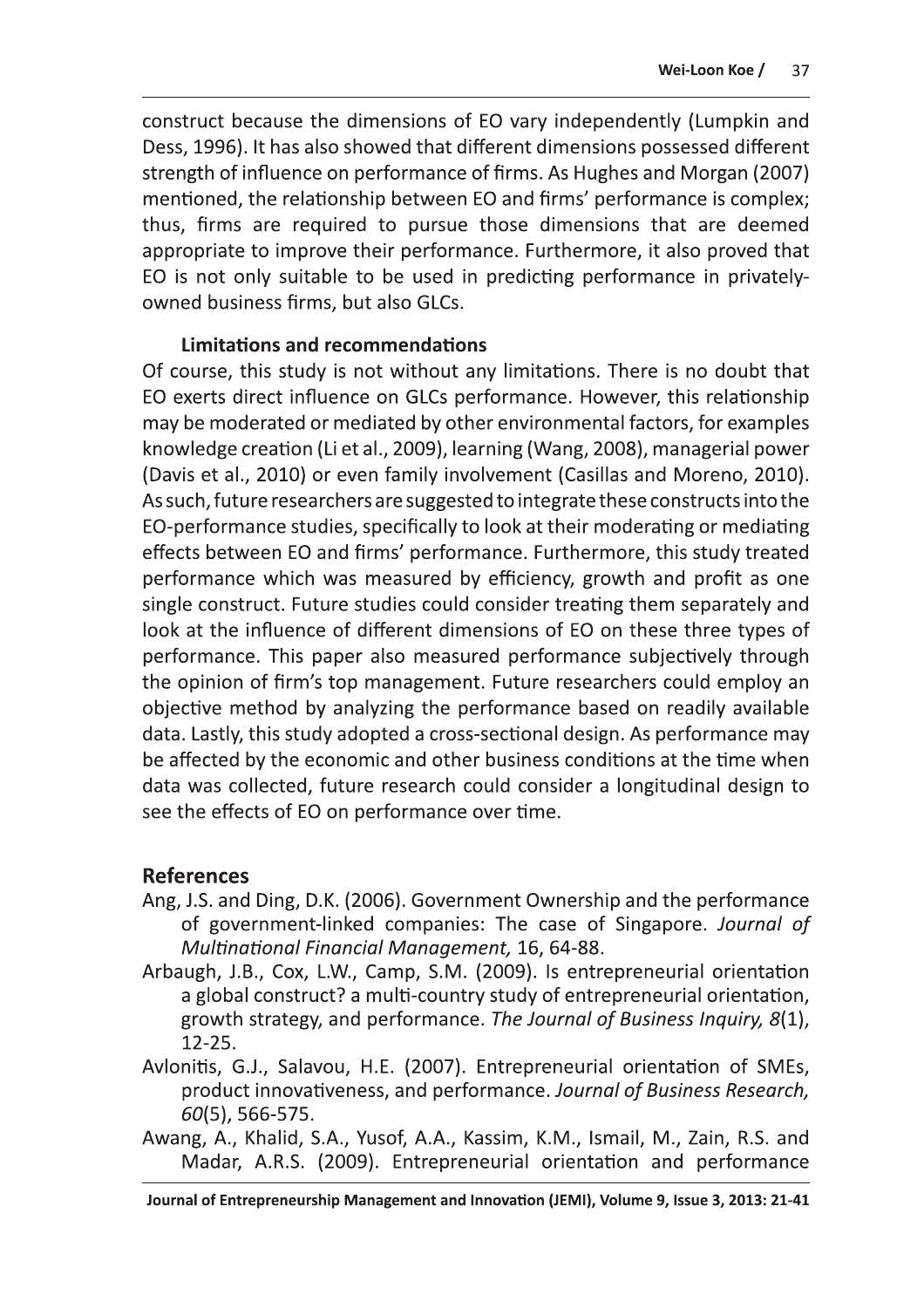- 
- 
- 39 / teteraneurist of texting into the minimizer of Government is the first of the minimizer of the minimizer of the minimizer of the minimizer of the minimizary of the minimizary of the minimizary of the minimizary of th
	-
	-
	-
	-
	-
	-
	-
	-
	-
	-
	-

Entrepreneurial Orientation and Opportunities, A. Ujwary-Gil (Ed.)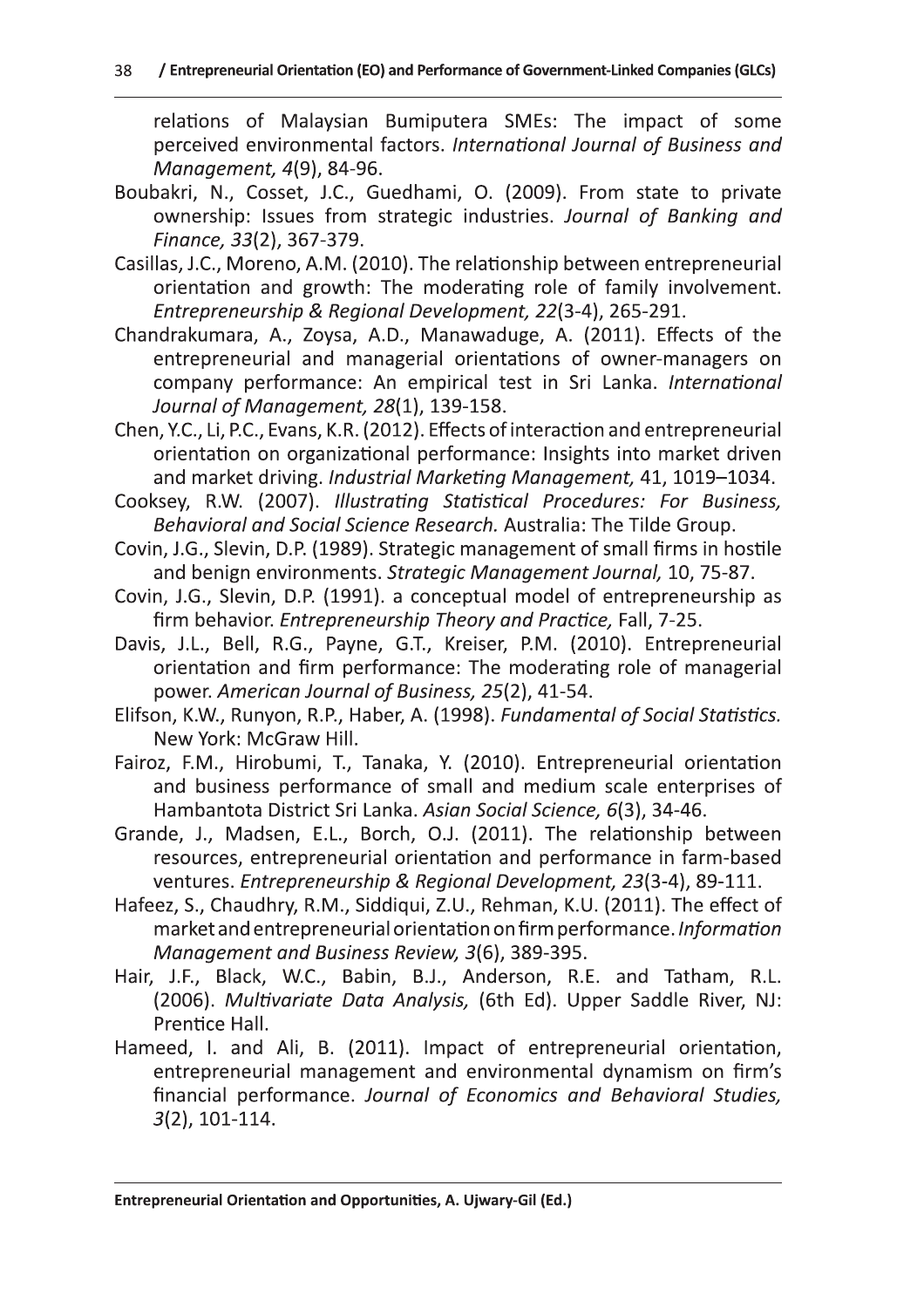- Huang, S.K., Wang, Y.L. (2011). Entrepreneurial orientation, learning orientation, and innovation in small and medium enterprises. Procedia Social and Behavioral Sciences, 24, 563-570.
- Hughes, M., Morgan, R.E. (2007). Deconstructing the relationship between entrepreneurial orientation and business performance at the embryonic stage of firm growth. Industrial Marketing Management, 36, 651–661.
- Hult, G.T.M., Hurleyb, R.F., Knight, G.A. (2004). Innovativeness: Its antecedents and impact on business performance. Industrial Marketing Management, 33, 429-438.
- Javalgi, R.G., Todd, P.R. (2011). Entrepreneurial orientation, management commitment, and human capital: The internationalization of SMEs in India. Journal of Business Research, 64(9), 1004-1010.
- Keh, H.T., Nguyen, T.T.M., Ng, H.P. (2007). The effects of entrepreneurial orientation and marketing information on the performance of SMEs. Journal of Business Venturing, 22, 592-611.
- Lau, Y.W., Tong, C.Q. (2008). Are Malaysian Government-Linked Companies (GLCs) creating values? International Applied Economics and Management Letters, 1(1), 9-12.
- Li, Y.H., Huang, J.W., Tsai, M.T. (2009). Entrepreneurial orientation and firm performance: The role of knowledge creation process. Industrial Marketing Management, 38, 440-449.
- Lumpkin, G.T., Dess, G.G. (1996). Clarifying the entrepreneurial orientation construct and linking it to performance. Academy of Management Review, 21(1), 135-172.
- Madhoushi, M., Sadati, A., Delavari, H., Mehdivand, M., Mihandost, R. (2011). Etrepreneurial orientation and innovation performance: the mediating role of knowledge management. Asian Journal of Business Management, 3(4), 310-316.
- Madsen, E.L. (2007). The significance of sustained entrepreneurial orientation on performance of firms - a longitudinal analysis. Entrepreneurship & Regional Development, 19 (March), 185-204.
- Miller, D. (1983). The correlates of entrepreneurship in three types of firms. Management Science, 29, 770-791.
- Najid, N.A., Rahman, R.A. (2011). Government ownership and performance of Malaysian government-linked companies. International Research Journal of Financial and Economics, 61, 42-56.
- Norhayati, M.A., Siti-Nabiha, A.K. (2009). a case study of the performance management system in a Malaysian Government Linked Company. Journal of Accounting and Organizational Chang, 5(2), 243-276.
- Omar, A.R.C., Mohamad, M.R., Kader, R.A. (2012). Entrepreneurship Orientation and Malaysian State-owned Enterprises: The Management Challenges. Proceedings in 3rd International Conference on Business and Economic Research (ICBER), March 12-13, 2012. Bandung, Indonesia.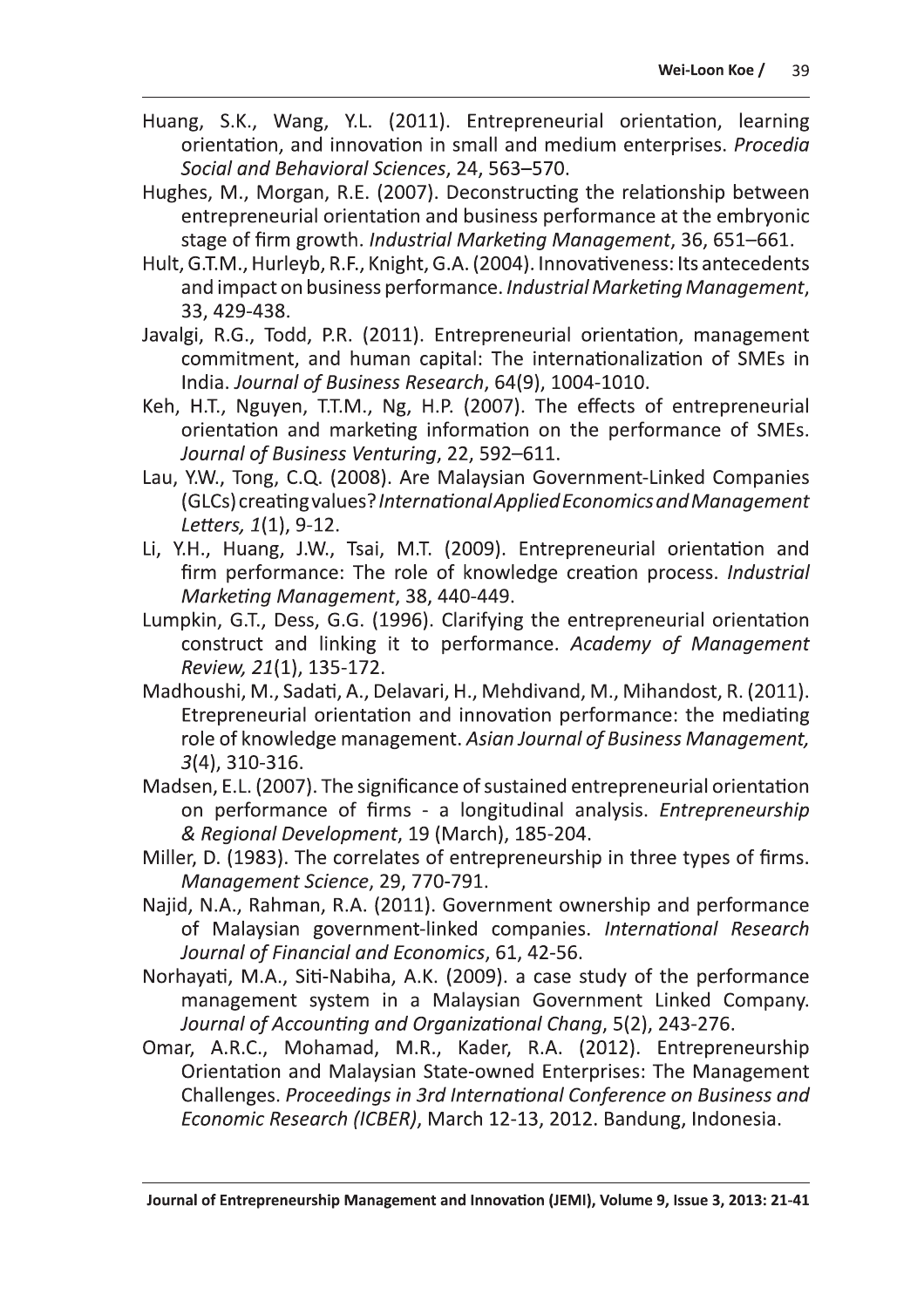- Pallant, J., 2011. SPSS Survival Manual: a Step by Step Guide to Data Analysis Using SPSS, (4th Ed). Australia: Allen & Unwin.
- PCG Secretariat. (2005). Catalysing GLC Transformation to Advance Malaysia's Development. Retrieved from: http://www.pcg.gov.my/PDF/ PCG Secretariat 29Jul05.pdf.
- Rahman, B.A., Shariff, M.N.M. (2009). Knowledge-based Malaysian GLC: Are they more innovative and performing much better? Malaysian Management Journal, 13(1&2), 11-19.
- Ramasamy, B., Ong, D., Yeung, C.H. (2005). Firm size, ownership and performance in the Malaysian palm oil industry. Asian Academy of Management Journal of Accounting and Finance, 1, 81-104.
- Razak, N.H.A, Ahmad, R., Joher, H.A. (2008). Ownership Structure and Corporate Performance: a Comparative Analysis of Government Linked and Non-government Linked Companies from Bursa Malaysia. Proceedings in 21st Australasian Finance and Banking Conference, August 24, 2008.
- Razak, N.H.A, Ahmad, R., Joher, H.A. (2011). Does government linked companies (GLCs) perform better than Non-GLCs? Evidence from Malaysian listed companies. Journal of Applied Finance & Banking, 1(1), 213-240.
- Ripollés-Meliá, M., Menguzzato-Boulard, M., Sánchez-Peinado, L. (2007). Entrepreneurial orientation and international commitment. Journal of International Entrepreneurship, 5, 65-83.
- Sekaran, U., Bougie, R. (2009). Research Methods for Business: a Skill Building Approach, (5th Ed). West Sussex, UK: John Wiley & Sons.
- Soininen, J., Martikainen, M., Puumalainen, K. and Kyläheiko, K. (2012a). Entrepreneurial orientation: Growth and profitability of Finnish smalland medium-sized enterprises. International Journal of Production Economics, 140(2012), 614-621.
- Soininen, J., Puumalainen, K., Sjögrén, H. and Syrjä, P. (2012b), The impact of global economic crisis on SMEs: Does entrepreneurial orientation matter? Management Research Review, 35(10), 927-944.
- Stevenson, H.H., Jarillo, J.C. (1990). a paradigm of entrepreneurship: Entrepreneurial management. Strategic Management Journal, 11,  $17-27.$
- Sun, Q., Tong, W., Tong, J. (2002). How does government ownership affect firm performance? Evidence from China's privatization experience. Journal of Business Finance Accounting, 29(1/2), 1-28.
- The Economist. (2005). The Malay Way of Business Change: An Attempt to Revive Malaysia's Underperforming State-owned Firms. August 18. 2005. Retrieved 10 October 2012 from: http://www.economist.com/ node/4307606.

Entrepreneurial Orientation and Opportunities, A. Ujwary-Gil (Ed.)